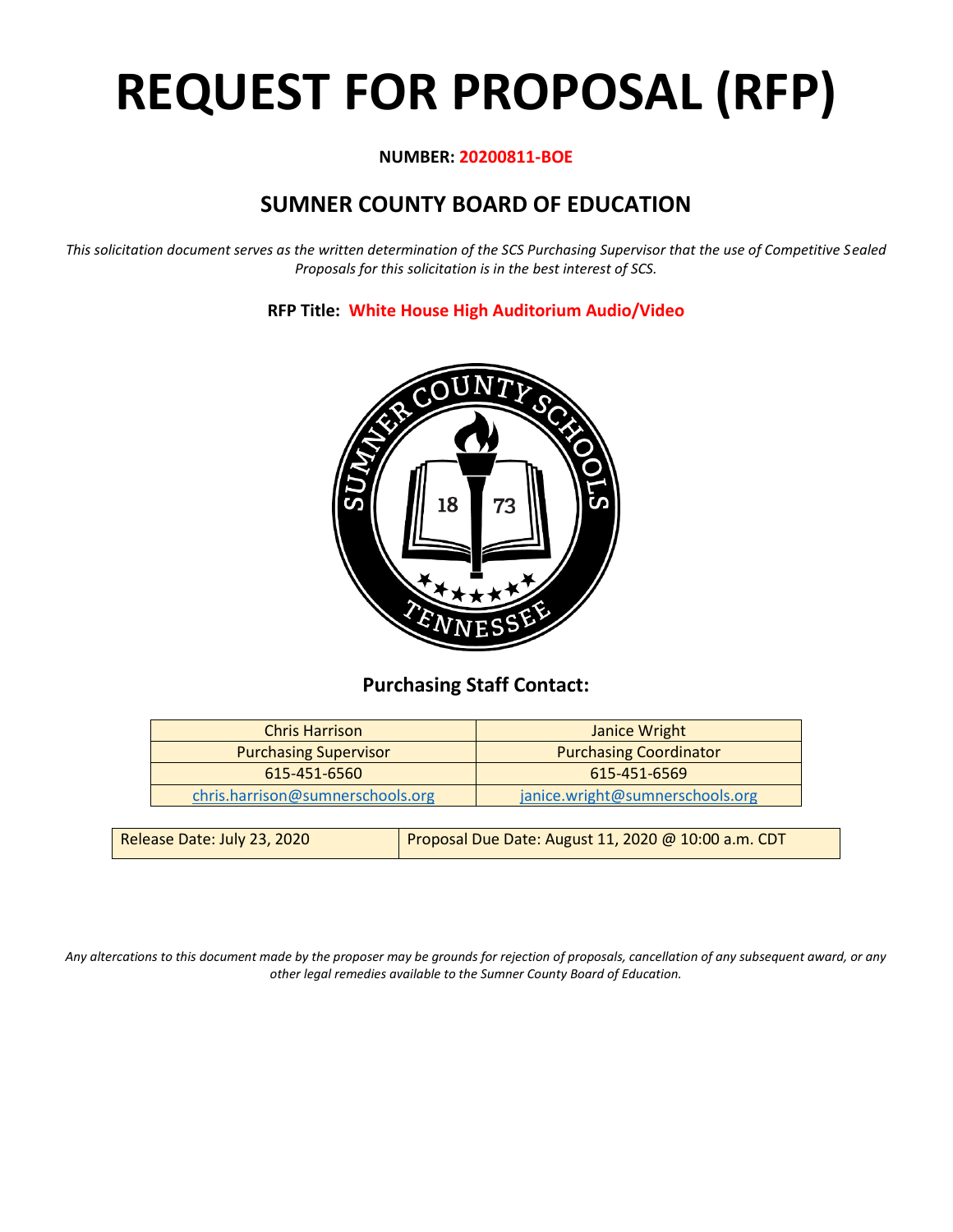# **NOTICE TO PROPOSERS**

There may be one or more amendments to this RFP. In order to receive communication for any such amendments issued specifically to this RFP, the proposer must provide a Notice of Intent to Propose to the Sumner County Board of Education (SCS) Purchasing Department. The proposer must utilize this form when submitting notice. The notice may be sent by email to: Purchasing Office, purchasing@sumnerschools.org. SCS will send amendments only to those proposers which complete and return this information by the deadline list in the RFP Schedule of Events (Section 4).

| <b>RFP Number:</b>          | 20200811-BOE White House High Auditorium Audio/Video |
|-----------------------------|------------------------------------------------------|
| Company Name:               |                                                      |
| <b>Mailing Address:</b>     |                                                      |
|                             |                                                      |
|                             |                                                      |
| Phone Number:               |                                                      |
| <b>Contact Person:</b>      |                                                      |
| <b>Email Address:</b>       |                                                      |
|                             |                                                      |
| <b>Authorized Signature</b> |                                                      |
| <b>Printed Name</b>         |                                                      |
| Date                        |                                                      |

Emailed amendments will be sent in a Microsoft Word (Office for Windows) or Portable Document Format (pdf) format. Any alterations to the document made by the proposer may be grounds for rejection of proposal, cancellation of any subsequent award or any other legal remedies available to the Sumner County Board of Education.

Amendments will also be posted on the SCS website **https://sumnerschools.org/index.php/current-bids-and-rfps** and attached to the solicitation listing as a PDF or WORD file. Check the particular solicitation on the Current Bids and RFPs webpage for any posted amendments.

By completing and returning this form, the Proposer has expressed its intent to provide a proposal for **20200811-BOE White House High Auditorium Audio/Video**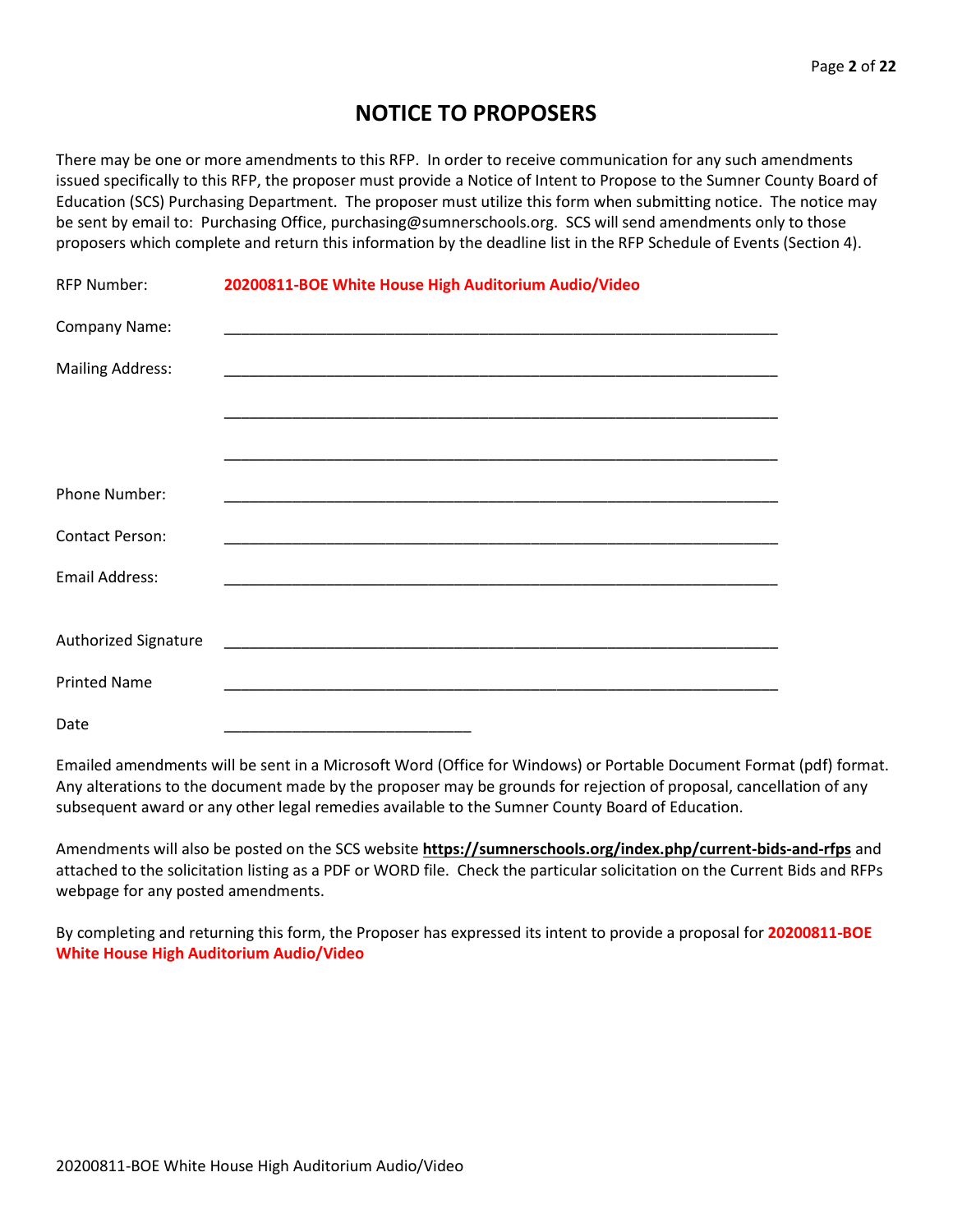# **TABLE OF CONTENTS**

- 1. Introduction/Overview
	- 1.1. Purpose
	- 1.2. Contact Information
- 2. Requirements
	- 2.1. Scope of Work/Specifications
	- 2.2. Contactor Obligations
- 3. Source Selection and Contract Award
- 4. Schedule of Events
- 5. Instructions for Proposal
	- 5.1. Required Forms
	- 5.2. New Vendors
	- 5.3. Acknowledgement of Insurance Requirements
	- 5.4. Clarification and Interpretation of RFP
	- 5.5. Proposal Package
	- 5.6. Delivery of Proposals
	- 5.7. Evaluation of Proposals
	- 5.8. Request for Clarification of Proposals
	- 5.9. Protests
- 6. Attachments
	- 6.1. Contact Information
	- 6.2. Bid Form/Certification
	- 6.3. References
	- 6.4. Certification of Non-Collusion & Debarment or Suspension
	- 6.5. Attestation Re Personnel
	- 6.6. Drug Free Workplace Affidavit
	- 6.7. IRS Form W-9
		- \**An online, fillable version can be found at https://www.irs.gov/pub/irs-pdf/fw9.pdf*
	- 6.8. Standard Terms & Conditions
	- 6.9. Vendor Checklist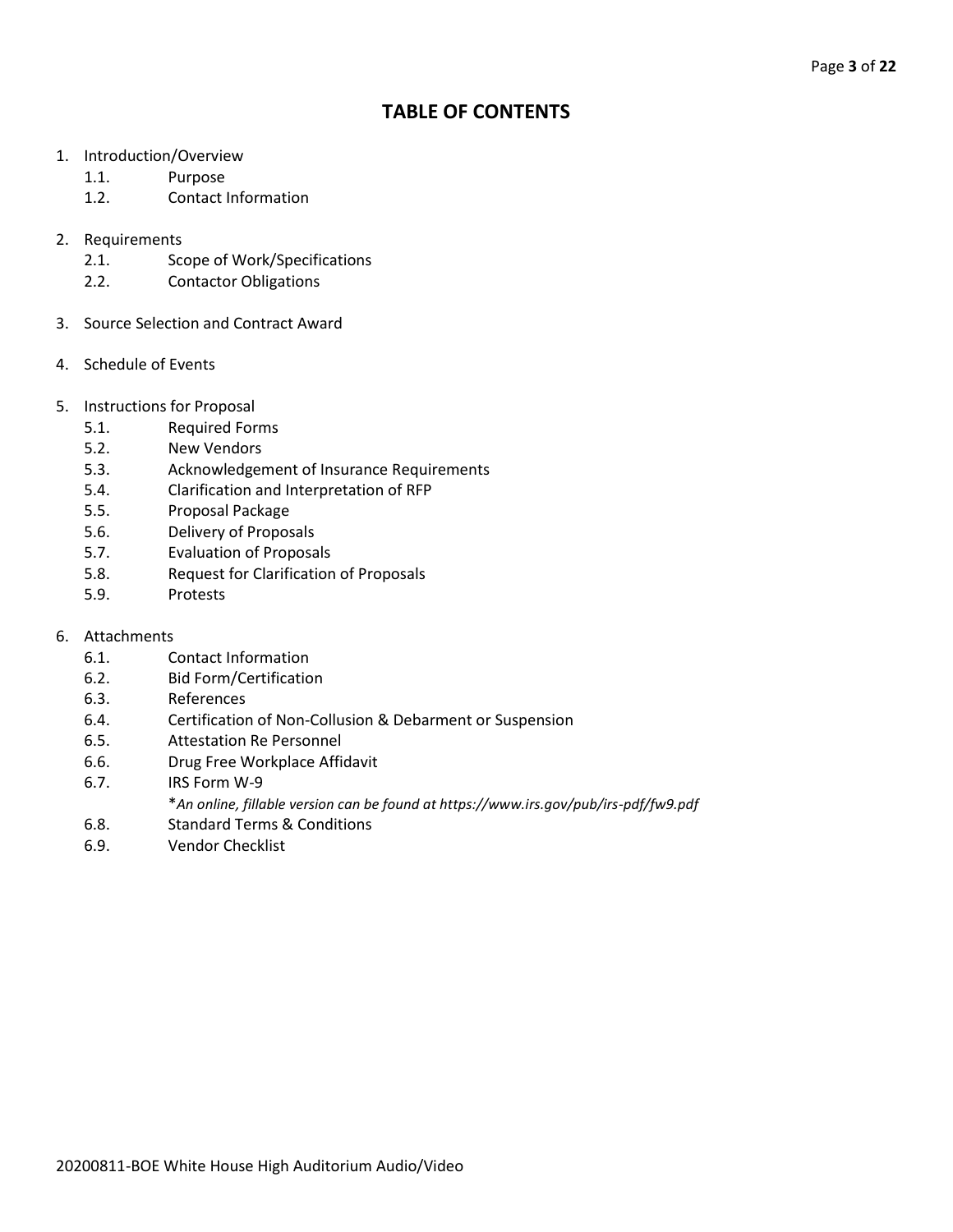### 1. Introduction/Overview

## 1.1. Purpose

The Sumner County Board of Education (SCS) is requesting sealed proposals for an upgrade to the audio/video system at White House High Auditorium as specified herein.

#### 1.2. Contact Information

Unauthorized contact regarding this RFP with employees or officials of SCS other than the Purchasing Supervisor named below may result in disqualification from this procurement process.

Interested parties must direct all communication regarding this RFP to the Purchasing Supervisor, who is SCSs only official point of contact for this RFP.

| <b>RFP Procedures</b>            |
|----------------------------------|
| Chris Harrison                   |
| <b>Purchasing Supervisor</b>     |
| 1500 Airport Road                |
| Gallatin, TN 37066               |
| chris.harrison@sumnerschools.org |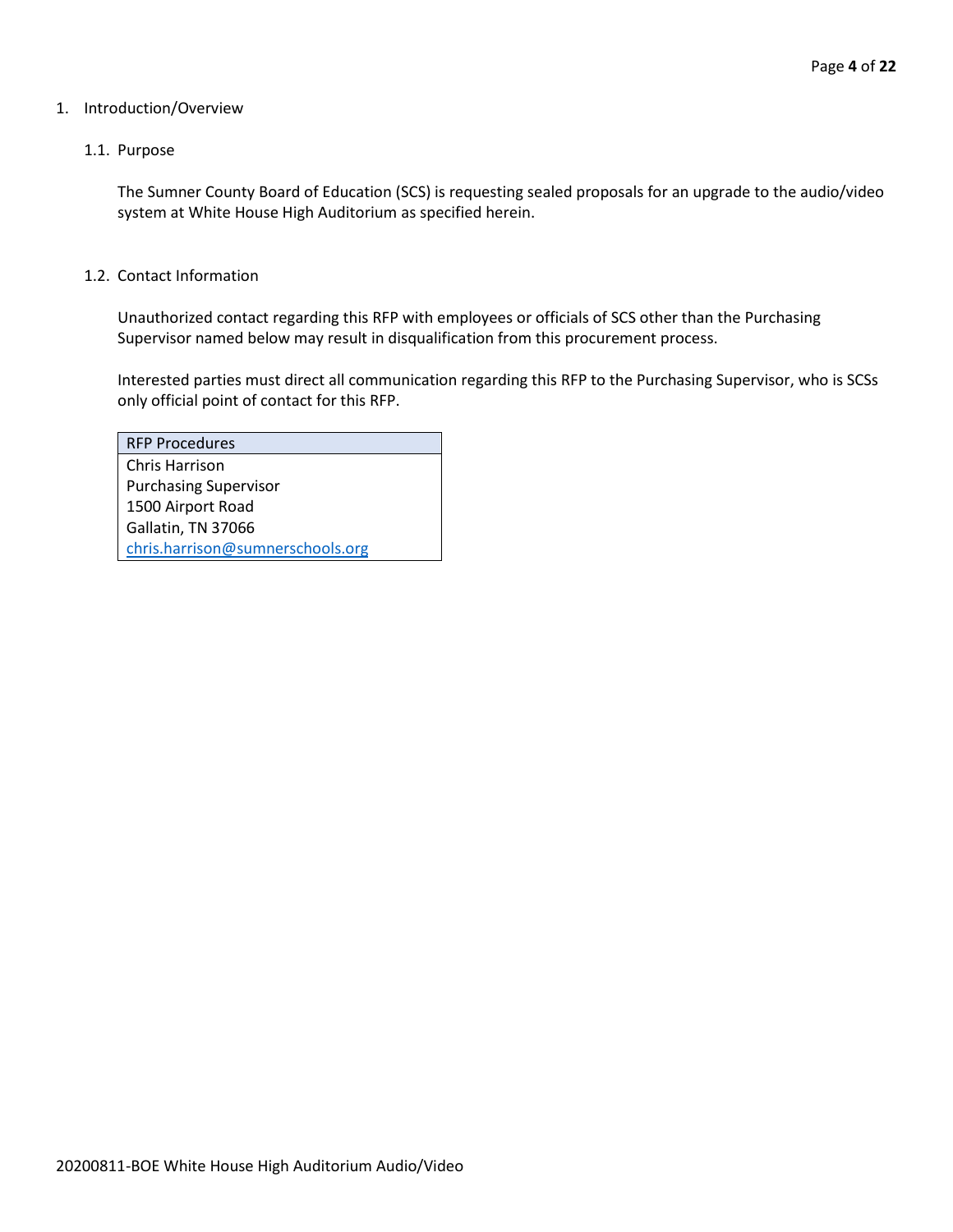## 2. Requirements

## 2.1. Scope of Work / Specifications

The project requires the installation of new retractable screens, projectors, additional theatrical lighting, audio infrastructure and a wireless microphone system for the auditorium located at White House High (508 Tyree Springs Road, White House, TN 37188). All equipment and materials shall be new, not used. The successful bidder shall provide a complete, turnkey project installation, which includes all necessary equipment, materials, labor and freight. The successful bidder shall also provide the initial system design and programming, which shall be coordinated with school staff. The bidder is encouraged to complete a site visit to verify the existing conditions and conduct any field verifications deemed necessary. All visitors are required to check-in at the front office and submit any required identification.

The bid shall include on-site training consisting of up to 8-hours plus additional remote support via phone for 1 year. The bid shall also include a warranty that consists of full parts and labor coverage for 1 year, excluding intentional damage (theft, spilled beverages, etc.).

The bid packet must include a list of all the proposed equipment.

It is the intention of SCS to award all areas included in the bid specification (Screens & Projectors, Cameras & Video Monitors, Theatrical Lighting, Audio Infrastructure, and Wireless Microphone System). SCS reserves the right to award only the areas to which funding is available.

## SCOPE OF WORK:

- $\circ$  Screens to be installed to the left/right of the stage using HDMI input projectors with a standard lens.
- $\circ$  Fixed camera, at the booth, aimed toward the stage that is connected to two (2) 50" TVs backstage. Includes a video switcher at the booth to easily select multiple inputs/sources.
- o New audio console located in booth that is connected via Cat5e cable to a unit backstage where audio connections will be made for stage jacks, wireless microphone receivers, etc. The speakers include four (4) for audience sound (plus 2 subwoofers), two (2) stage monitors positioned overhead and aimed toward the stage, and two (2) backstage audio monitor speakers on the walls. Audio console can be controlled remotely via iPad. Includes a rack mounted media player, at the booth, capable of playing any form of media from USB and SD cards to standard CD's.
- $\circ$  Power shall be obtained by utilizing existing wiring, where applicable, or by installation of appropriate power by a licensed electrician (bidder provided).

| QTY. | <b>DESCRIPTION</b>                                                     |  |
|------|------------------------------------------------------------------------|--|
|      | <b>SCREENS AND PROJECTORS</b>                                          |  |
|      | Vivitek DW3321 Video Projector - 6000 Lumens - WXGA                    |  |
|      | Da-Lite 70192LSR Contour Electrol Electric Video Screen - 16:10 Format |  |
|      | 72.5" x 116" Viewable Screen Size                                      |  |
|      | DataVideo SE500-HD 4 Input HDMI Video Switcher                         |  |

Sample list of equipment: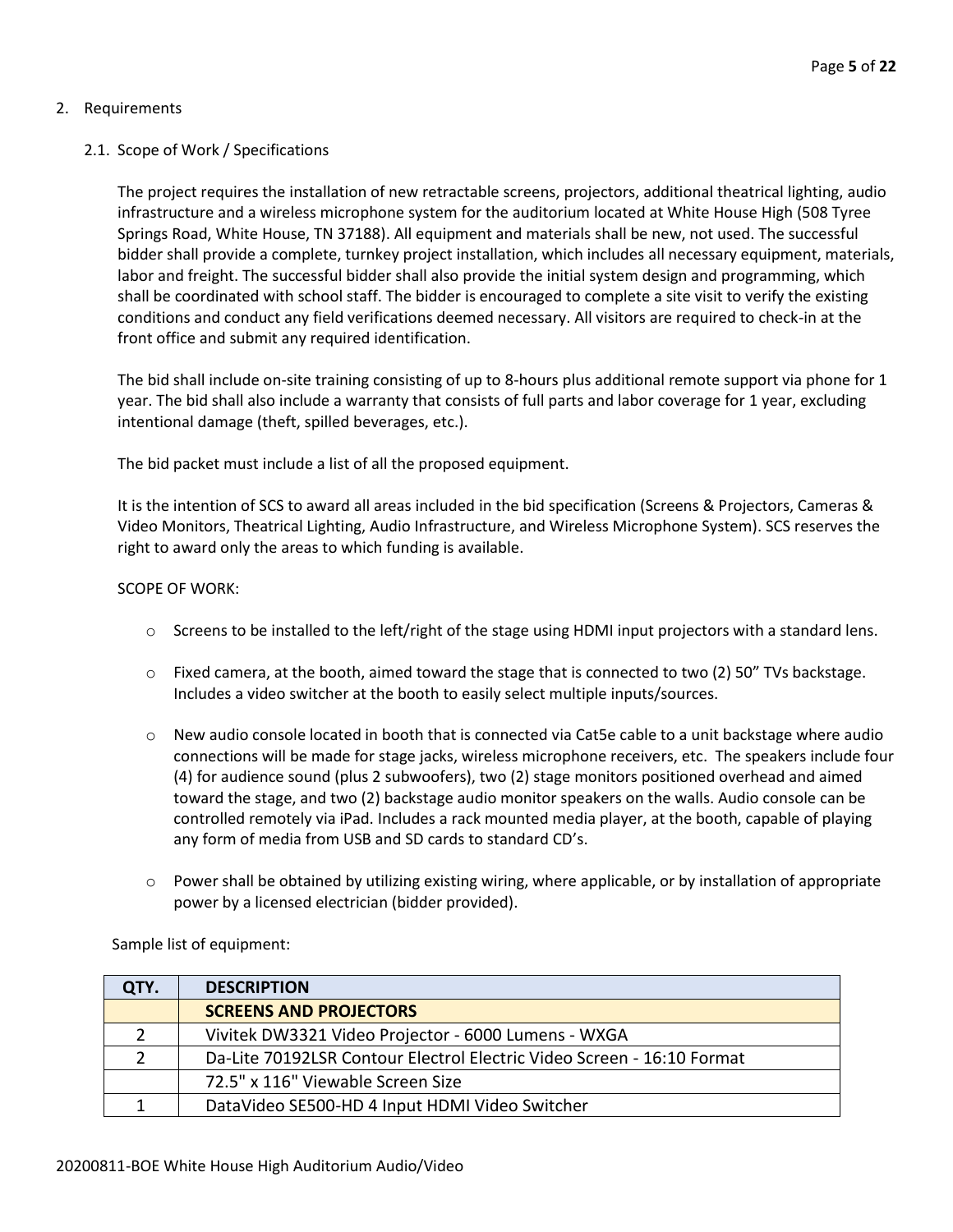|                | <b>CAMERA AND VIDEO MONITORS</b>                                         |  |
|----------------|--------------------------------------------------------------------------|--|
| $\mathbf{1}$   | PTZ Optics PTVL-ZCAM Remote Camera with Zoom - SDI Output                |  |
| $\mathbf{1}$   | Panavise 846L Camera Wall Mount                                          |  |
| $\mathbf{1}$   | Blackmagic Design CONVCMIC/SH/WPSU SDI to HDMI Converter                 |  |
| $\mathbf{1}$   | MuxLab 500421 1x4 HDMI Splitter                                          |  |
| 4              | J-Tech Digital HDT150 HDMI over Ethernet                                 |  |
| $\overline{2}$ | Sceptre KU515R 50" Video Monitor w/ Wall Mount (Backstage Video Monitor) |  |
|                | <b>THEATRICAL LIGHTING</b>                                               |  |
| 6              | Altman PHX LED Profile Lighting Fixture - 26 Degree Lens PHX2-RGBW-26-B  |  |
|                | <b>AUDIO INFRASTRUCTURE</b>                                              |  |
| $\mathbf{1}$   | Behringer X32 Digital Audio Mixer                                        |  |
| $\mathbf{1}$   | Behringer S32 Digital Stage Box                                          |  |
| $\mathbf{1}$   | Behringer MX882 Splitter                                                 |  |
| $\mathbf{1}$   | Crown CDI2000 Audio Amplifier                                            |  |
| $\mathbf{1}$   | Denon DN-470A 4 Channel Audio Amplifier                                  |  |
| 4              | Electro-Voice FRi 2082-BLK Audio Speaker                                 |  |
| $\overline{2}$ | Electro-Voice SB122 Subwoofer                                            |  |
| $\overline{2}$ | Electro-Voice MB200 Subwoofer Mounting Bracket                           |  |
| $\overline{2}$ | Eurocom SL4220 Fill Speaker                                              |  |
| $\overline{2}$ | Eurocom CL206T Monitor Speaker                                           |  |
| $\overline{2}$ | Shure MX418D/C Podium Microphone                                         |  |
| $\overline{2}$ | Talent MS-4 MS-2 Black Microphone Stands with Boom                       |  |
| $\mathbf{1}$   | MikroTik RB2011IL-RM Rack Mount Router                                   |  |
| $\overline{2}$ | MikroTik RBWAPG-5HACT2HND Access Point                                   |  |
| $\mathbf{1}$   | Apple iPad Air MD7855LL/B 9.7" with Hard Case                            |  |
| $\overline{2}$ | Tripp Lite SRW12US 12 Space Wall Mount Rack Cabinet                      |  |
| 4              | <b>ETA PD8A Power Conditioner</b>                                        |  |
| 4              | Nave Point 3 Space Locking Rack Mount Storage Drawer                     |  |
| $\mathbf{1}$   | Denon DN-500CB Media Player                                              |  |
| 3              | Shure CVB B/C Stage Boundary Microphone                                  |  |
| 6              | Shure MX202BC Overhead Microphone                                        |  |
|                | <b>WIRELESS MICROPHONE SYSTEM</b>                                        |  |
| $\overline{2}$ | Shure SLXS24/Beta58 Handheld Wireless Microphone System - G4             |  |
| 5              | Shure UA844+SWB Antenna Distribution System                              |  |
| $\overline{2}$ | Shure UA864US Wireless System Antenna                                    |  |
| 17             | Shure SLX4 Wireless Receiver - J3                                        |  |
| 16             | Shure SLX1 BodyPack Transmitter - J3                                     |  |
| 22             | Micro Dot 4016 Dual Earset Microphone - Shure Termination - Color TBD    |  |
| $\mathbf{1}$   | Shure MX890 Wireless Podium Transmitter - J3                             |  |
| $\mathbf{1}$   | Shure MX415LPDF/C 15" Microphone Cardioid Element                        |  |
| 9              | Shure UA507 Wireless System Rack Mount Kit                               |  |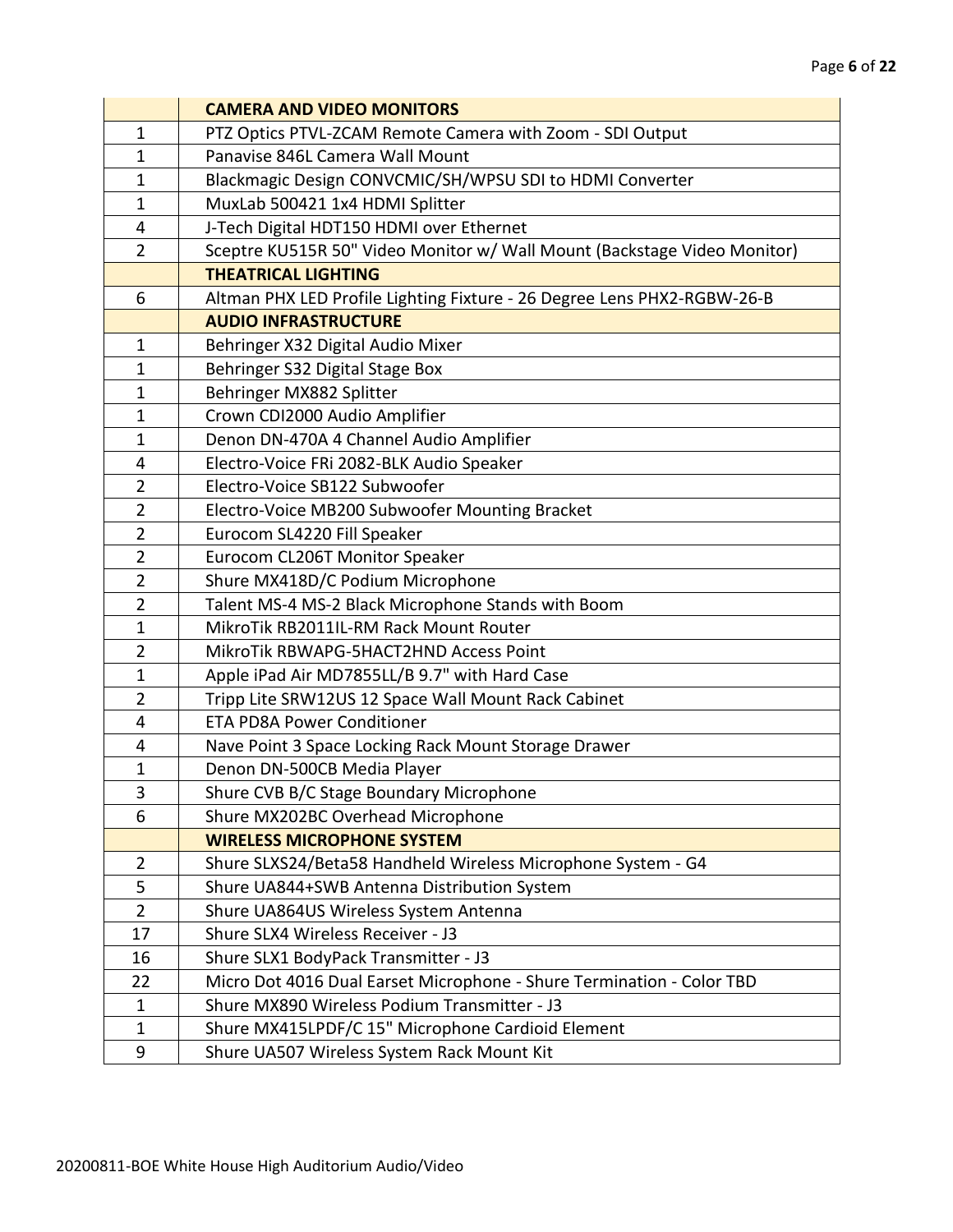## 2.2. Standard Contractor Obligations

- Shall provide and obtain all necessary materials, equipment and labor to perform all items listed in the Scope of Work.
- Shall provide and obtain all necessary permits and schedule all necessary inspections with Local, County, etc. agencies as required by law.
- Shall dispose of all generated waste materials in compliance with all Local, State and Federal guidelines, regulations and requirements.
- Shall have property trained and experienced staff to facilitate the services specified in the Scope of Work. If applicable, the Contractor shall provide documentation that staff has received the manufacturers' certification to complete the services specified in the Statement of Work.
- 3. Source Selection and Contract Award
	- Award(s), if made, will be made to the Responsive and Responsible proposer(s) whose proposal is most advantageous to SCS, taking into consideration price and the other evaluation criteria set forth in the RFP.
		- o General Criteria to be determined "Responsive"
			- Does the proposal include all required information, included completed attachment forms and affidavits?
			- Was the proposal delivered on or before the stated deadline? Did it include the required number of copies (hard & electronic)?
		- o General Criteria to be determined "Responsible"
			- Does the Proposer demonstrate an understanding of SCSs needs and proposed approach to the project?
			- Does the Proposer possess the ability, capacity, skill and financial resources to provide the service?
			- Can the Proposer take upon itself the responsibilities set forth in the RFP and produce the required outcomes in a timely fashion?
			- Does the Proposer have the character, integrity, reputation, judgement, experience and efficiency required for the project?
	- SCS reserves the right to enter into discussions with Proposers which have submitted proposals determined to be reasonably like of being considered for selection to assure a full understanding of and responsiveness to the RFP requirements. Every effort shall be afforded to assure fair and equal treatment with respect to the opportunity for discussion and/or revision of their respective proposals.
	- Upon mutual agreement by both parties, SCS shall grant the right to extend the terms, conditions and prices of contract(s) awarded from this RFP to other Institutions (such as State, Local and/or Public Agencies) who express an interest in participating in any contract that results from this RFP. Each of the "piggyback" Institutions will issue their own purchasing documents for purchase of the goods/services. Proposer agrees that SCS shall bear no responsibility or liability for any agreements between Proposer and the other Institution(s) who desire to exercise this option.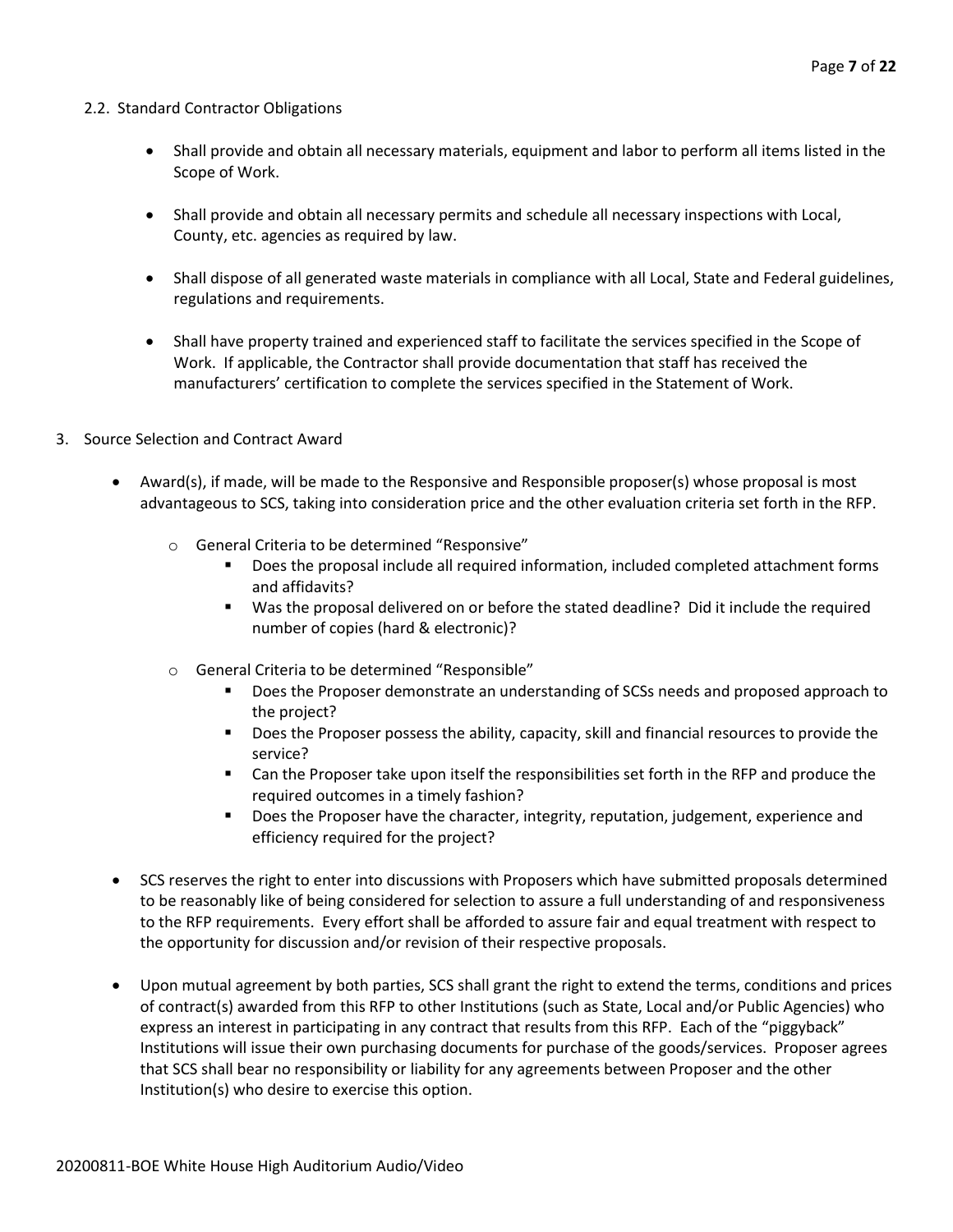#### 4. Schedule of Events

| <b>RFP Issued</b>              | July 23, 2020                    |  |
|--------------------------------|----------------------------------|--|
| <b>RFP Submission DEADLINE</b> | August 11, 2020 @ 10:00 a.m. CDT |  |

## 5. Instructions for Proposal

## 5.1. Required Forms

- Proposer must complete and submit the Attachments in Section 6. Attachments may be omitted depending on the RFP requirements. Refer to the Table of Contents for omitted Attachments.
- Evidence of a valid State of Tennessee Business License and/or Sumner County Business License.
- For all vendors with annual purchases in excess of \$50,000; a Sumner County Business License must be on file with the SCS Finance Department. Evidence of the license must be provided within ten (10) working days following notification of award; otherwise, SCS may rescind its acceptance of the Proposer's proposal.
- Copy of State of Tennessee License (if applicable) in respective field.
- If applicable, the Proposer must include a copy of the contract(s) the Proposer will submit to be signed.

## 5.2. New Vendors

- To comply with Internal Revenue Service requirements, all vendors who perform any type of service are required to have a current IRS Form W-9 on file with the SCS Finance Department. It is a mandatory requirement to complete the IRS Form W-9 (Attachment 6.9) included in this RFP.
- To comply with the **Tennessee Lawful Employment Act (50-1-702 and 50-1-703)**, non-employees (individuals paid directly by the employer in exchange for the individual's labor or services) must have on file one (1) of the following documents:
	- o A valid Tennessee driver's license or photo identification;
	- $\circ$  A valid driver's license or photo identification from another state where the license requirements are at least as strict as those in Tennessee;
	- o A birth certificate issued by a U.S. state, jurisdiction or territory;
	- o A U.S. government issued certified birth certificate;
	- o A valid, unexpired U.S. passport;
	- o A U.S. certificate of birth abroad (DS-1350 or FS-545)
	- o A report of birth abroad of a U.S. citizen (FS-240);
	- o A certificate of citizenship (N560 or N561);
	- o A certificate of naturalization (N550, N570 or N578);
	- o A U.S citizen identification card (I-197 or I-179); or
	- o Valid alien registration documentation or other proof of current immigration registration recognized by the United States Department of Homeland Security that contains the individual's complete legal name and current alien admission number or alien file number (or numbers if the individual has more than one number).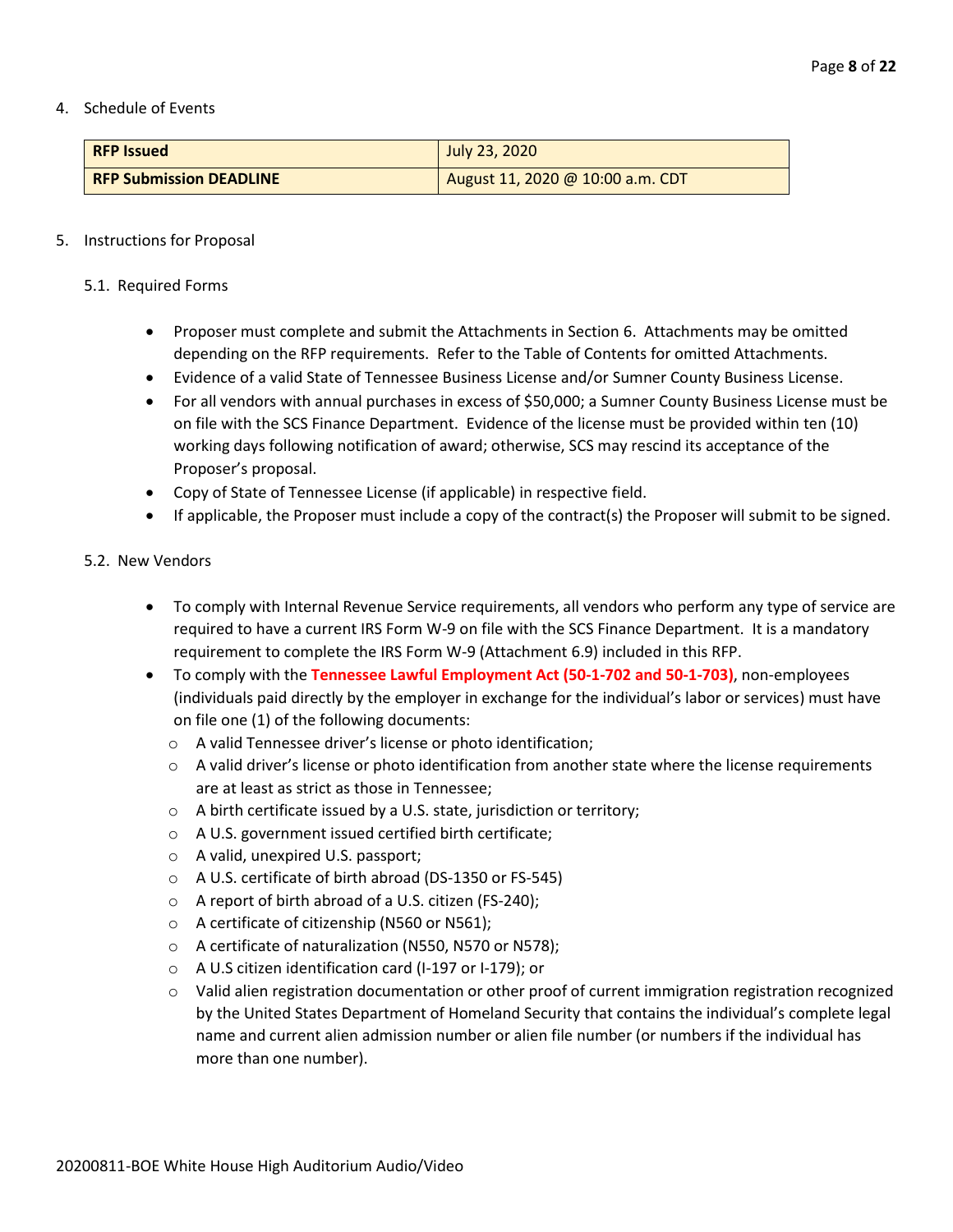## 5.3. Acknowledgement of Insurance Requirements

By submitting a proposal, Proposer acknowledges that it has read and understands the insurance requirements for the proposal. The Proposer who may have employees, contractors, subcontractors or agents working on SCS properties shall carry current certificates for general and professional liability insurance and for workers' compensation as indicated below. The owner or Principal of each Proposer must also be insured by workers' compensation if they perform any of the services on SCS properties. There will be no exceptions to the insurance requirement. Proposer also understands that the evidence of required insurance must be submitted within fifteen (15) working days following notification of its offer being accepted; otherwise, SCS may rescind its acceptance of the Proposers proposal.

## • **General Liability**

| <b>General Aggregate</b> | \$2,000,000 |
|--------------------------|-------------|
| Each Occurrence          | \$1,000,000 |

## • **Workers Compensation**

| <b>Workers Compensation</b> | <b>Tennessee Statutory Limits</b> |
|-----------------------------|-----------------------------------|
| <b>Employer's Liability</b> | \$500,000                         |

## 5.4. Clarification and Interpretation of RFP

The words "must" and "shall" in the RFP indicate mandatory requirements. Taking exception to any mandatory requirement shall be considered grounds for rejection. There are other requirements that SCS considers important but not mandatory. It is important to respond in a concise manner to each section and submit an itemized list of all exceptions.

## 5.5. Proposal Package

The package containing the proposal must be sealed and clearly marked on the outside of the package:

## **"20200811-BOE White House High Auditorium Audio/Video" DO NOT OPEN**

All sealed proposals packages must include all of the following. Any sealed proposals are subject to rejection as non-conforming if any applicable item is not included.

- One (1) Complete Original
- One (1) electronic format (CD/USB Drive)
- Original Signature on Original Proposal. NO copied or digital signatures.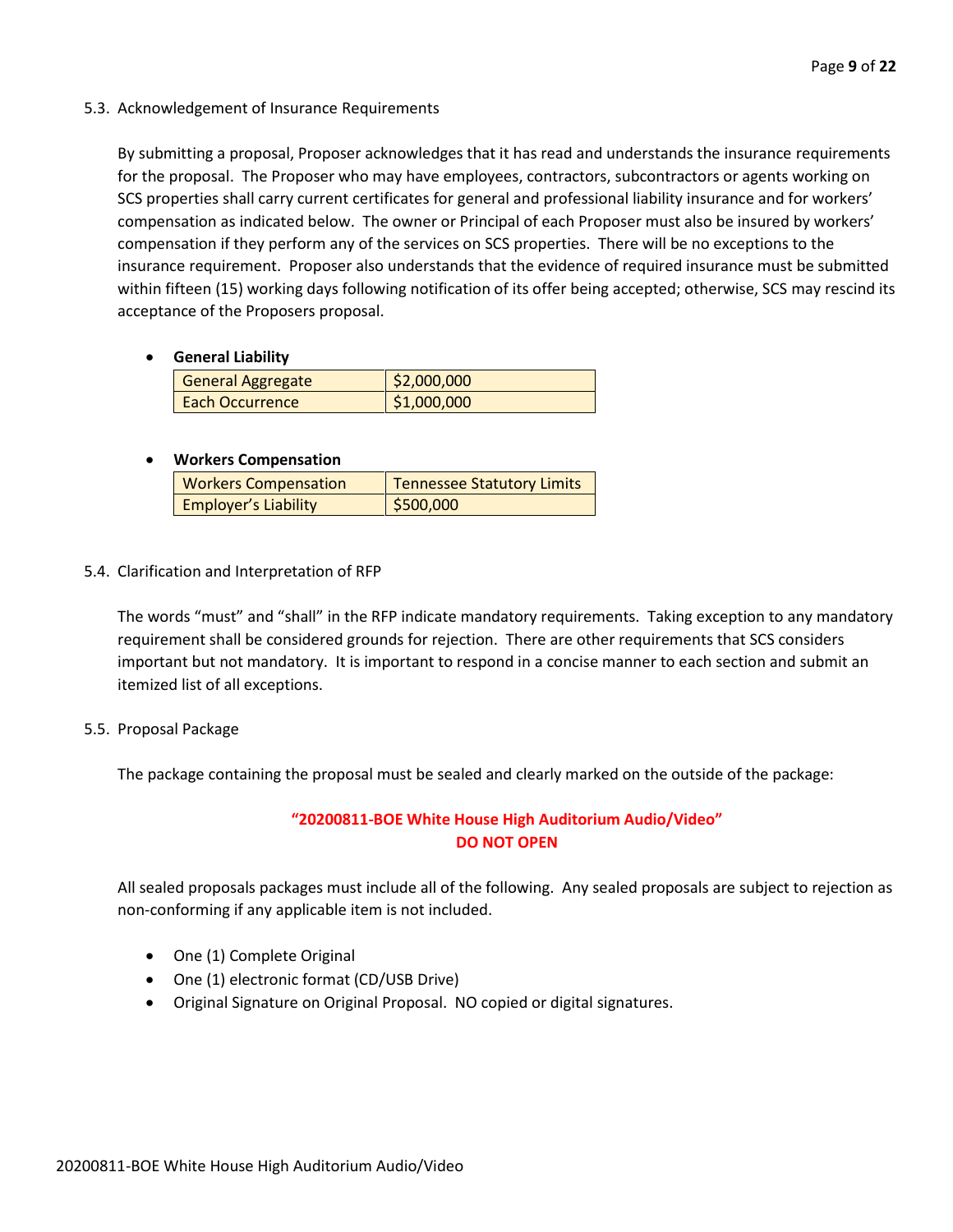The outside of the proposal package must be labeled as follows (if applicable) per **T.C.A § 62-6-119**:

- 1. Name of Company and Principal Owner, Business License Number, Expiration Date and License Classification.
- 2. In addition to Item 1, the same is applicable to masonry contractors if the work performed is > \$100,000.
- 3. In addition to Item 1, the same is applicable to HVAC, electrical, plumbing or A/C contractors if the work performed is > \$25,000.
- 4. In addition to Item 1, the same is applicable plus the Department of Environment & Conservation License Number and Classification, applicable to geothermal contractors if the work performed is > \$25,000.
- 5. If the prime contractor performs the masonry portion of the project or any of the above listed contractor skill sets and the work performed is > \$100,000; it must be so designated.
- 6. Only one (1) contractor in each classification listed shall be written on the bid envelope.

## 5.6. Delivery of Proposals

Sealed proposals will be accepted until **August 11, 2020 @ 10:00 a.m. CDT**. Proposals received after that time will be deemed invalid. Vendors mailing proposal packages must allow sufficient time to ensure receipt of their package by the time specified. SCS shall not accept proposals via electronic transmission such as email, fax, etc. There will be no exceptions. Proposals will be opened and read aloud. The reading of the bids will begin at **10:00 a.m. CDT**.

Due to the nature of deliveries to the SCS Support Services Facility by carriers such as UPS, FedEx and such like; the proposal package will be accepted if the date and time on the delivery confirmation are indicated to be on or before the Proposal Deadline.

| Delivery Address: | Sumner County Board of Education |
|-------------------|----------------------------------|
|                   | Attn: Purchasing Supervisor      |
|                   | 1500 Airport Road                |
|                   | Gallatin, TN 37066               |

## 5.7. Evaluation of Proposals

The SCS Purchasing Supervisor will first examine the proposals to reject those that are clearly non-responsive to the stated requirements. Proposers who are determined to be non-responsive and/or non-responsible will be notified of this determination.

The evaluation process will include the following factors:

- Company Experience and Qualifications
	- o The nature and scope of the Proposers business.
	- o The number of years the Proposer has been licensed to do business.
	- o The number of years the Proposer has been providing the requested services.
	- o How many similarly sized or larger K-12 clients have you contract with?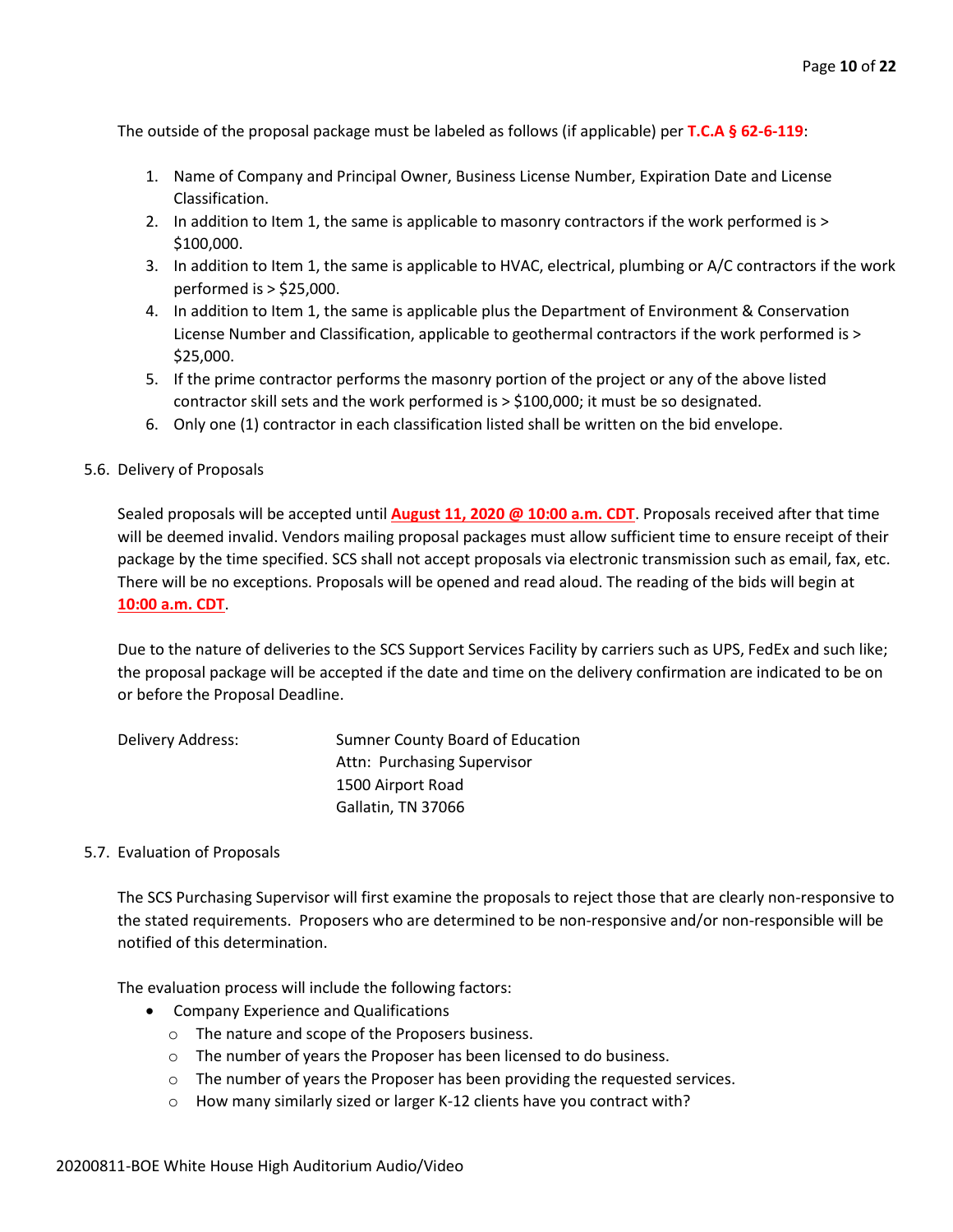- Compensation/Price Data
	- o Address all costs associated with performance of the contracted services.
- Past Performance and References
	- o Provided a minimum of three (3) client references for similar projects in size and scope successfully completed by Proposer within the last three (3) years. Attachment 6.3.
	- $\circ$  SCS may also consider other sources of pertinent past performance information, including the districts own experience with the Proposer.
- 5.8. Request for Clarification of Proposals

Requests for clarification of proposals shall be distributed by the Purchasing Supervisor in writing (or email).

## 5.9. Protests

In the event that any interested party finds any part of the listed specifications, terms or conditions to be discrepant, incomplete or otherwise questionable in any respect; it shall be the responsibility of the concerned party to notify the SCS Purchasing Office of such matters immediately upon receipt of the RFP. All notifications must be sent to the Purchasing Supervisor via email at [purchasing@sumnerschools.org.](mailto:purchasing@sumnerschools.org)

Any actual or prospective Proposer who is aggrieved in connection with the RFP or award of a contract may protest to the Purchasing Supervisor and/or the Sumner County Board of Education at its regularly scheduled meeting.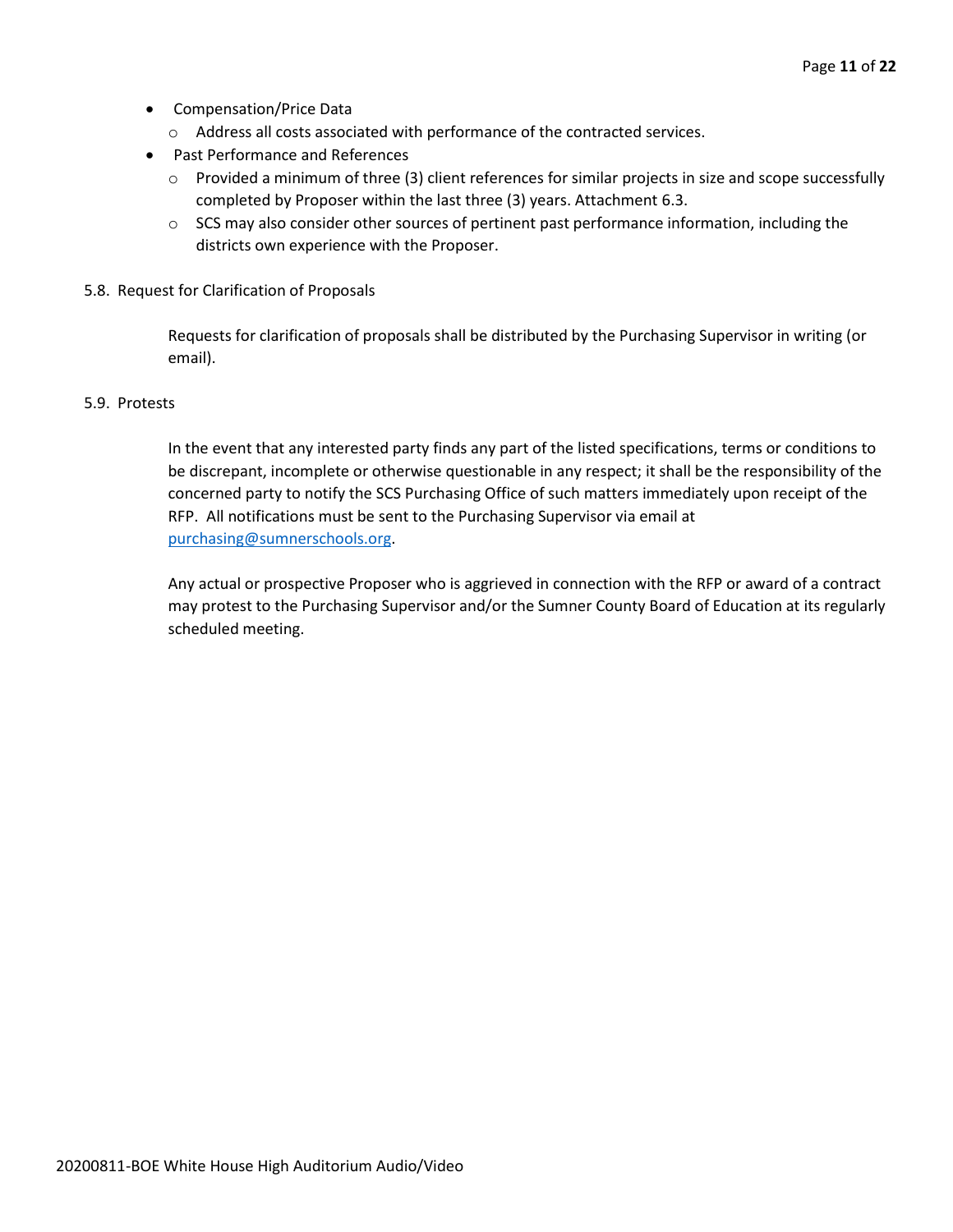## **ATTACHMENT 6.1 - Contact Information**

| <b>Company Legal Name:</b><br><u> 1989 - Johann Stoff, amerikansk politiker (d. 1989)</u> |          |  |  |
|-------------------------------------------------------------------------------------------|----------|--|--|
| <b>Company Official Address:</b>                                                          |          |  |  |
|                                                                                           |          |  |  |
| Company Web Site (URL):                                                                   |          |  |  |
|                                                                                           |          |  |  |
| Contact Person for project administration:                                                |          |  |  |
|                                                                                           |          |  |  |
|                                                                                           |          |  |  |
|                                                                                           |          |  |  |
|                                                                                           |          |  |  |
|                                                                                           | (office) |  |  |
|                                                                                           | (mobile) |  |  |
|                                                                                           |          |  |  |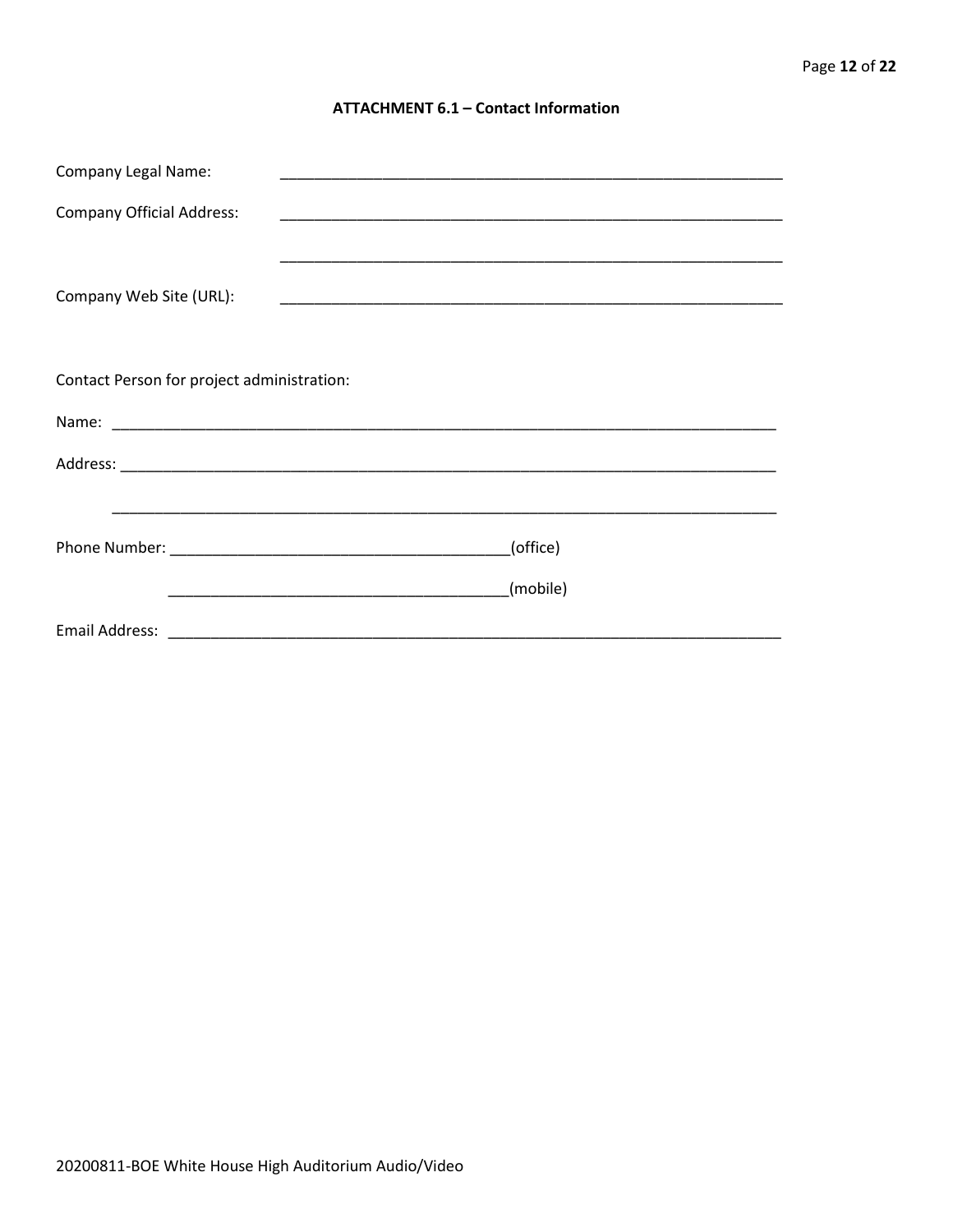

Attn: Purchasing Supervisor 1500 Airport Road Gallatin, TN 37066

## **ATTACHMENT 6.2 – Bid Form/Certification**

Date \_\_\_\_\_\_\_\_\_\_\_\_\_\_\_\_\_\_\_\_\_\_\_\_\_\_\_\_\_\_\_\_

| <b>DESCRIPTION</b>            | CUST |
|-------------------------------|------|
| 1. Screens and Projectors     |      |
| 2. Camera and Video Monitors  |      |
| 3. Theatrical Lighting        |      |
| 4. Audio Infrastructure       |      |
| 5. Wireless Microphone System |      |

By checking this box, Proposer agrees that SCS reserves the right to extend the terms, conditions and prices of this contract to other Institutions (such as State, Local and/or Public Agencies) who express an interest in participating in any contract that results from this RFP. Each of the piggyback Institutions will issue their own purchasing documents for the goods/service. Proposer agrees that SCS shall bear no responsibility or liability for any agreements between Proposer and the other Institution(s) who desire to exercise this option.

By Signing below, Proposer certifies they have carefully examined all instructions, requirements, specifications, terms and conditions of the RFP and certifies:

- It is a reputable company regularly engaged in providing goods and/or services necessary to meet the requirements, specifications, terms and conditions of the RFP.
- All statements, information and representations prepared and submitted in response to the RFP are current, complete, true and accurate. Proposer acknowledges that the Sumner County Board of Education (SCS) will rely on such statements, information and representations in selecting the successful proposer(s).
- That the prices quoted shall be SCSs pricing for the products and/or service.

20200811-BOE White House High Auditorium Audio/Video

- It shall be bound by all statements, representations, warranties and guarantees made in its proposal.
- Proposer acknowledges that the contract may be canceled if any conflict of interest or appearance of a conflict of interest is discovered by SCS, in its sole discretion.
- All purchase orders must be duly authorized and executed by SCS and subject to the terms and conditions of the RFP.

| Title               |
|---------------------|
| <b>Printed Name</b> |
| Vendor Legal Name   |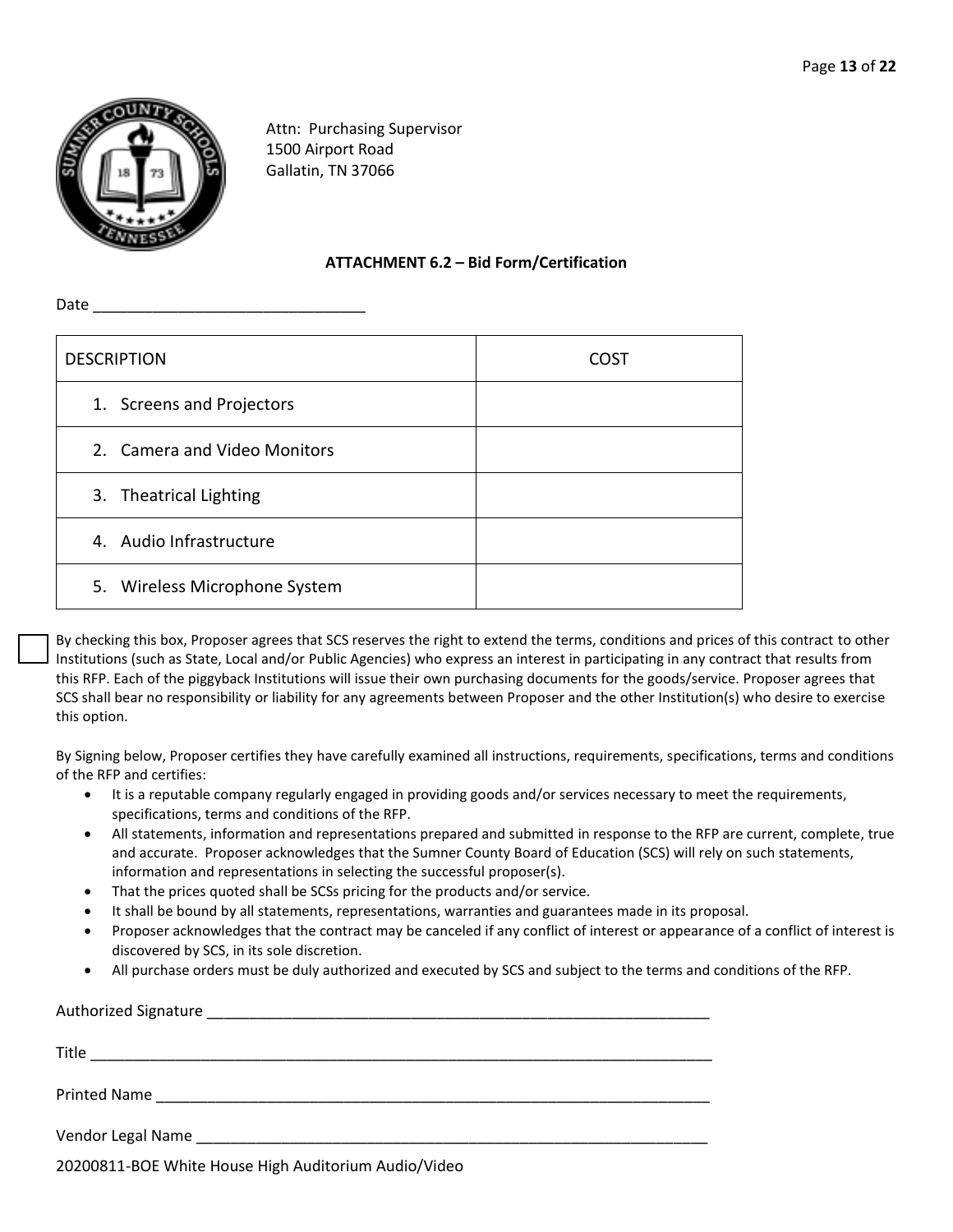## **ATTACHMENT 6.3 - References**

| 4. Project Name/Location: _________ |  |
|-------------------------------------|--|
|                                     |  |
|                                     |  |
|                                     |  |
|                                     |  |

\*Proposers may copy this page and submit additional references.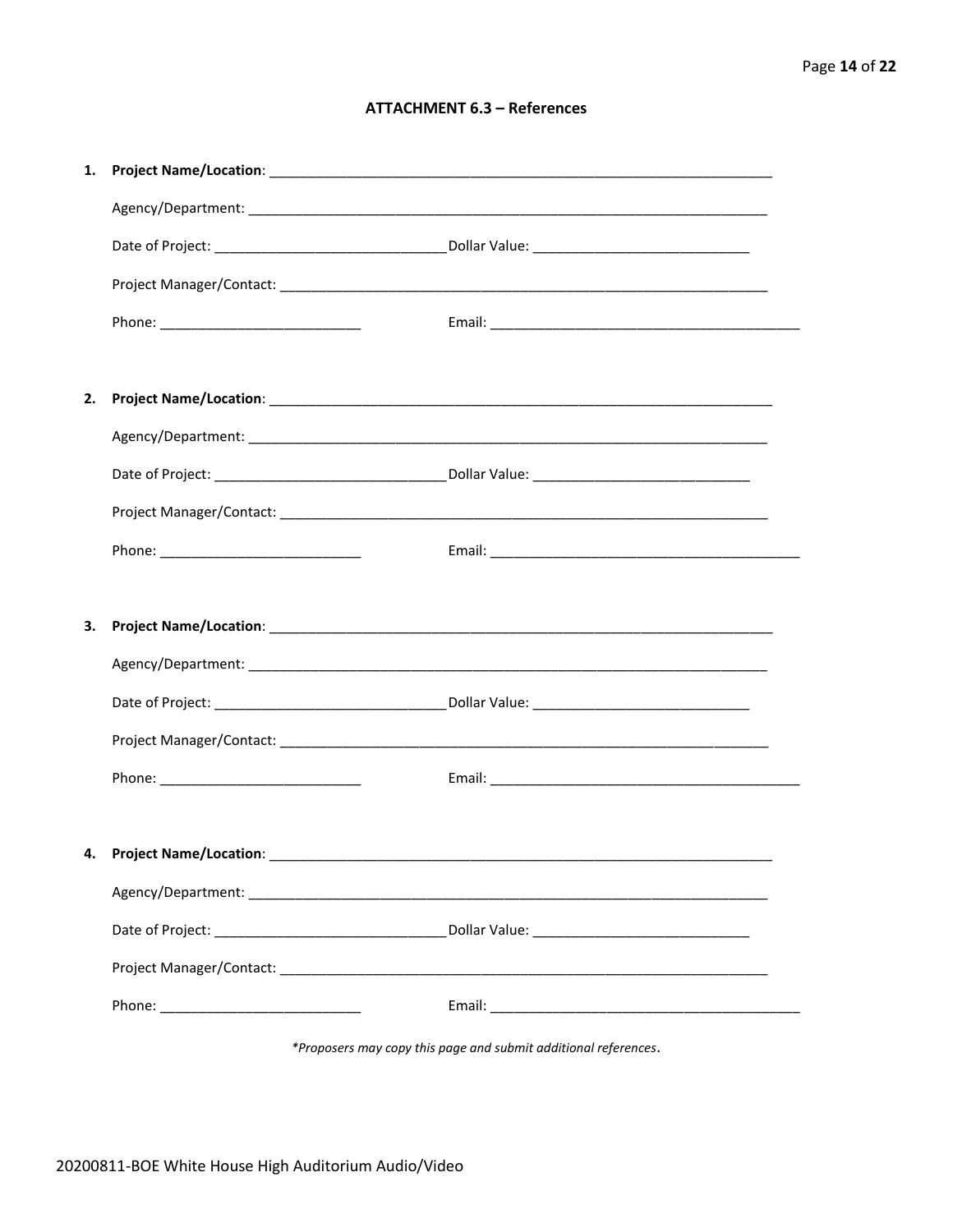## **ATTACHMENT 6.4 – Certification of Non-Collusion & Debarment or Suspension**

The undersigned Proposer certifies that they are duly authorized to execute this contract, that this company, corporation, firm, partnership or individual has not prepared this proposal in collusion with any other respondent, and that the contents of this proposal as to prices, terms or conditions of said proposal have not been communicated by the undersigned nor by any employee or agent to any other person engaged in this type of business prior to the official opening of this proposal.

The undersigned Proposer certifies, to the best of its knowledge and belief, that it and its principals:

- Are not presently debarred, suspended, proposed for debarment, declared ineligible or voluntarily excluded from participation in transactions under federal non-procurement programs by any federal department or agency;
- Have not, within the three-year period preceding the proposal, had one or more public transactions (federal, state or local) terminated for cause or default; and
- Are not presently indicated or otherwise criminally or civilly charged by a government entity (federal, state or local) and have not, within the three-year period preceding the bid, been convicted or had a civil judgement rendered against it:
	- $\circ$  For the commission of fraud or a criminal offense in connection with obtaining, attempting to obtain or performing a public transaction (federal, state or local) or a procurement contract under such a public transaction;
	- $\circ$  For the violation of federal or state antitrust statutes, including those proscribing price fixing between competitors, the allocation of customers between competitors, or bid rigging; or
	- o For the commission of embezzlement, theft, forgery, bribery, falsification or destruction of records, making false statements, or receiving stolen property.

I understand that a false statement on this certification may be grounds for the rejection of this proposal or the termination of the award. In addition, under 18 U.S.C. 1001, a false statement may result in a fine of up to \$10,000 or imprisonment for up to five years, or both.

Company: \_\_\_\_\_\_\_\_\_\_\_\_\_\_\_\_\_\_\_\_\_\_\_\_\_\_\_\_\_\_\_\_\_\_\_\_\_\_\_\_\_\_\_\_\_\_\_\_\_\_\_\_\_\_\_\_\_\_\_\_\_\_\_\_\_\_\_\_\_\_\_\_\_\_\_\_

Respondent Signature: \_\_\_\_\_\_\_\_\_\_\_\_\_\_\_\_\_\_\_\_\_\_\_\_\_\_\_\_\_\_\_\_\_\_\_\_\_\_\_\_\_\_\_\_\_\_\_\_\_\_\_\_\_\_\_\_\_\_\_\_\_\_\_\_\_\_

Respondent (Print Name & Title): \_\_\_\_\_\_\_\_\_\_\_\_\_\_\_\_\_\_\_\_\_\_\_\_\_\_\_\_\_\_\_\_\_\_\_\_\_\_\_\_\_\_\_\_\_\_\_\_\_\_\_\_\_\_\_\_\_

Date: \_\_\_\_\_\_\_\_\_\_\_\_\_\_\_\_\_\_\_\_\_\_\_\_\_\_\_\_\_\_\_\_\_\_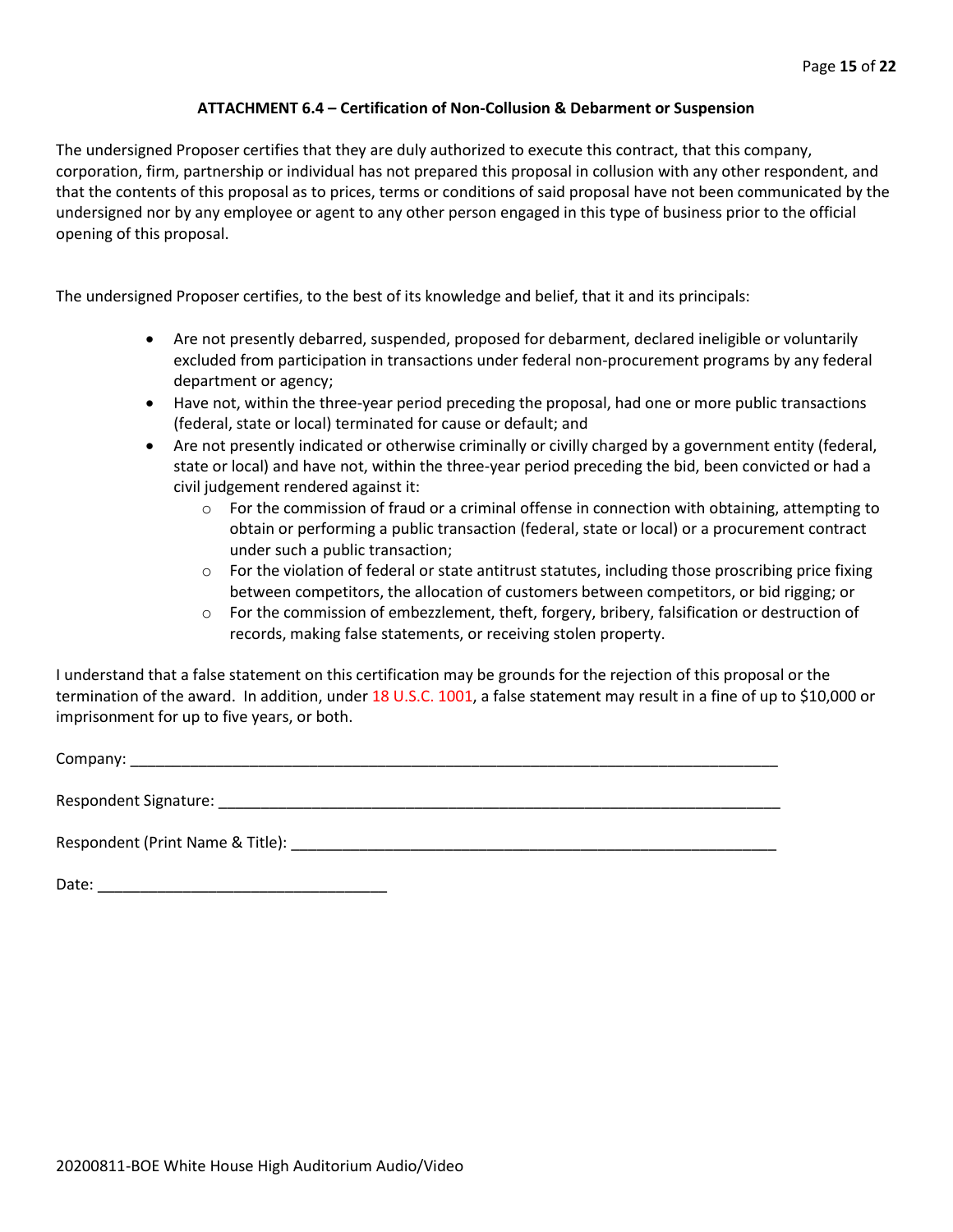## **ATTACHMENT 6.5 – Attestation Re Personnel**

## **ATTESTATION RE PERSONNEL USED IN CONTRACT PERFORMANCE**

| CONTRACTOR LEGAL ENTITY NAME:                                          |  |
|------------------------------------------------------------------------|--|
| FEDERAL EMPLOYER IDENTIFICATION NUMBER:<br>(or Social Security Number) |  |

**The Contractor, identified above, does hereby attest, certify, warrant and assure that the Contractor shall not knowingly utilize the services of an illegal immigrant in the performance of this Contract and shall not knowingly utilize the services of any subcontractor who will utilize the services of an illegal immigrant in the performance of this Contract, T.C.A. § 12-3-309.**

SIGNATURE & DATE:

*NOTICE: This attestation MUST be signed by an individual empowered to contractually bind the Contractor.*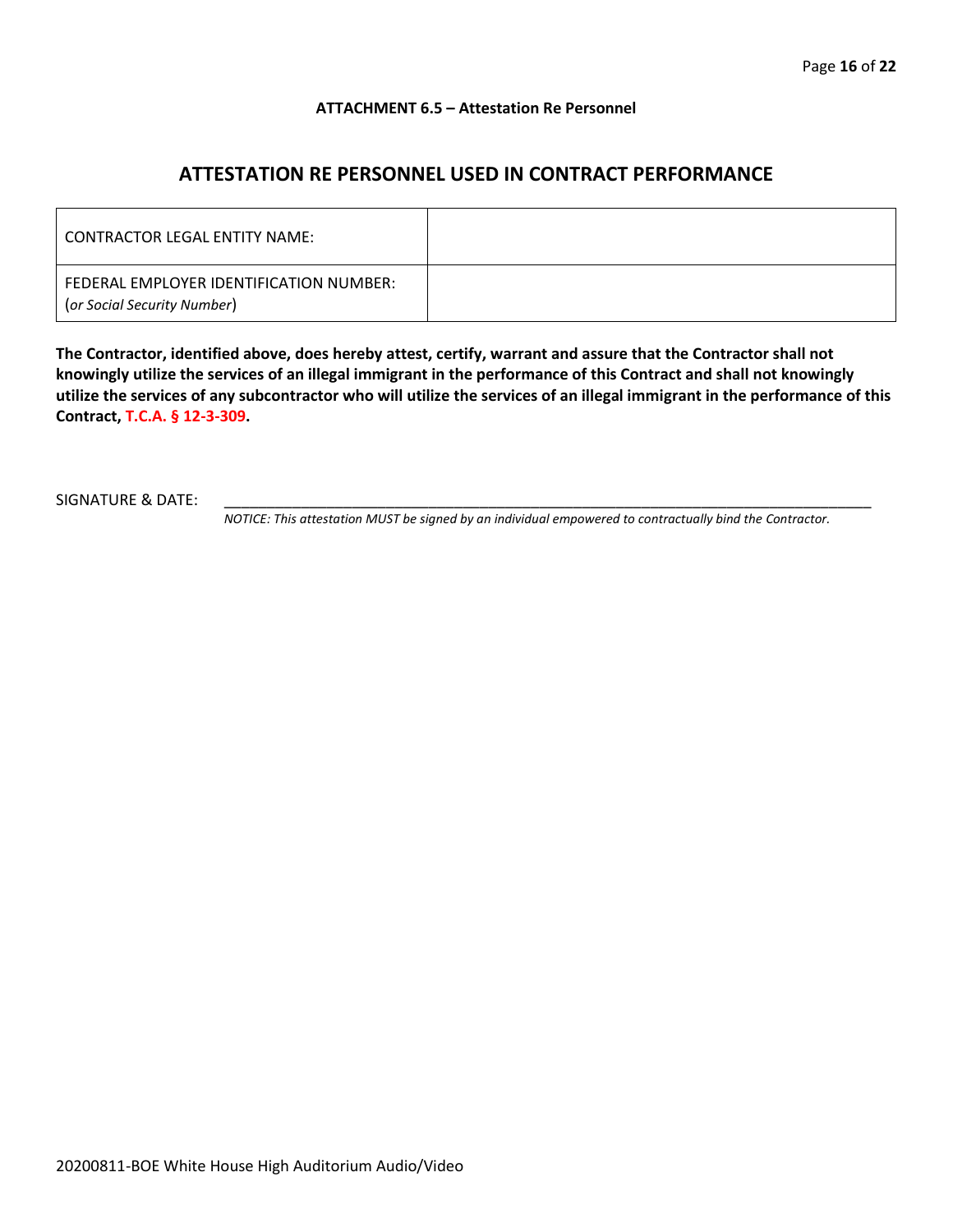#### **ATTACHMENT 6.6 – Drug Free Workplace Affidavit**

The Sumner County Board of Education is committed to maintaining a safe and productive work environment for its employees and to providing high quality service to its citizens. The goal of this policy is for Sumner County Board of Education employees and contractors to remain, or become and remain, drug-free. Abuse and dependency on alcohol and/or drugs can seriously affect the health of employees, contractors and citizens, jeopardize personal safety, impact the safety of others and impair job performance.

STATE OF

**COUNTY OF** \_\_\_\_\_\_\_\_\_\_\_\_\_\_\_\_\_\_\_\_\_\_\_\_\_\_\_\_\_\_\_\_\_

The undersigned, principal officer of

an employer of five (5) or more employees contracting with Sumner County Board of Education to provide goods or services, hereby states under oath as follows:

- 1. The undersigned is a principal officer of (hereinafter referred to as the "Company") and is duly authorized to execute this Affidavit on behalf of the Company.
- 2. The Company submits this Affidavit pursuant to **T.C.A. § 50-9-113**, which requires each employer with no less than five (5) employees receiving pay who contracts with the state and any local government to provide contracted services to submit an affidavit stating that such employer has a drug-free workplace program that complies with Title 50, Chapter 9 of the *Tennessee Code Annotated*.
- 3. The Company is in compliance with **T.C.A. § 50-9-113** and all applicable Federal Laws, Rules and Regulations requiring a drug-free workplace program.

Further affiant saith not.

| Principal Officer: |  |
|--------------------|--|
|                    |  |
| <b>STATE OF</b>    |  |

**COUNTY OF** \_\_\_\_\_\_\_\_\_\_\_\_\_\_\_\_\_\_\_\_\_\_\_\_\_\_\_\_\_\_\_\_\_\_

Before me personally appeared \_\_\_\_\_\_\_\_\_\_\_\_\_\_\_\_\_\_\_\_\_\_\_\_\_\_\_\_\_\_\_\_\_\_\_\_\_\_\_\_\_\_\_\_\_\_\_\_\_\_\_\_\_\_\_\_\_\_\_\_\_\_, with whom I am personally acquainted (or proved to me on the basis of satisfactory evidence) and who acknowledged that such person executed the foregoing affidavit for the purposes therein contained.

Witness my hand and seal at office this \_\_\_\_\_\_\_\_\_\_\_\_\_ day of \_\_\_\_\_\_\_\_\_\_\_\_\_\_\_\_\_\_\_\_\_, 20\_\_\_\_.

\_\_\_\_\_\_\_\_\_\_\_\_\_\_\_\_\_\_\_\_\_\_\_\_\_\_\_\_\_\_\_\_\_\_\_\_\_\_\_\_\_\_\_\_\_\_\_\_ Notary Public

My commission expires: \_\_\_\_\_\_\_\_\_\_\_\_\_\_\_\_\_\_\_\_\_\_\_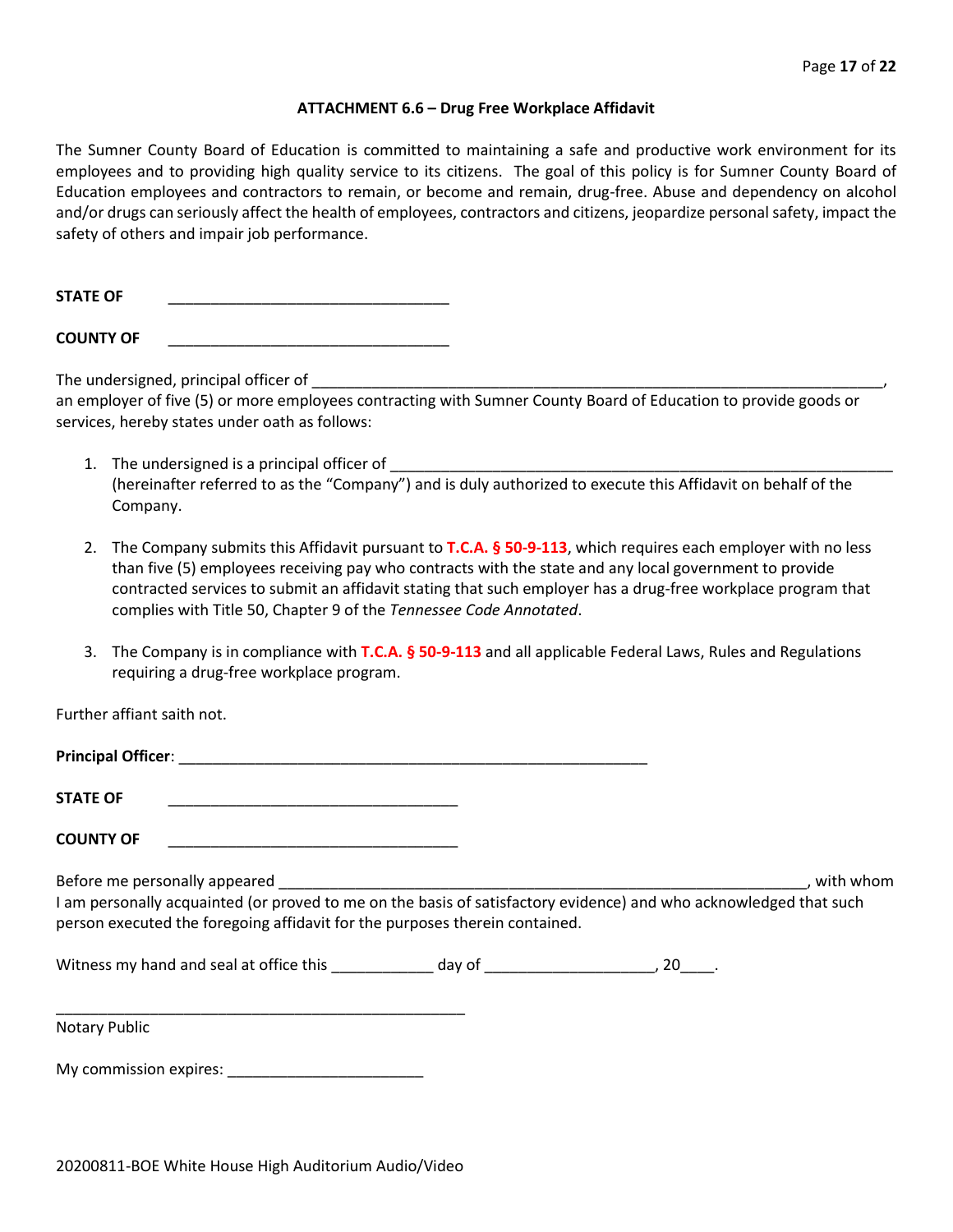## **ATTACHMENT 6.7 – W9**

|                                                                                                                                                                                                                                                                                                                                                                                                                                                                                                                                                                                                                                                                                                                                                                                                                                                                                                                                                                                                                                                                                                                                                                                                                                                                                                                                                                                                               | <b>Request for Taxpayer</b><br>(Rev. December 2014)<br><b>Identification Number and Certification</b><br>Department of the Treasury<br>Internal Revenue Service<br>1 Name (as shown on your income tax return). Name is required on this line; do not leave this line blank.                                                                                                                                                                                                                                                                                                                                                                                            |                                                                                                                                                                                                                                                                                                                                                                                                                                                                  |                                                                                                                                                                                                                                                                                                                                                                                                                                                                                                                                              |        |                                                                             |  |  |                                                                                                                                       | Give Form to the<br>requester. Do not<br>send to the IRS. |  |  |  |  |  |
|---------------------------------------------------------------------------------------------------------------------------------------------------------------------------------------------------------------------------------------------------------------------------------------------------------------------------------------------------------------------------------------------------------------------------------------------------------------------------------------------------------------------------------------------------------------------------------------------------------------------------------------------------------------------------------------------------------------------------------------------------------------------------------------------------------------------------------------------------------------------------------------------------------------------------------------------------------------------------------------------------------------------------------------------------------------------------------------------------------------------------------------------------------------------------------------------------------------------------------------------------------------------------------------------------------------------------------------------------------------------------------------------------------------|-------------------------------------------------------------------------------------------------------------------------------------------------------------------------------------------------------------------------------------------------------------------------------------------------------------------------------------------------------------------------------------------------------------------------------------------------------------------------------------------------------------------------------------------------------------------------------------------------------------------------------------------------------------------------|------------------------------------------------------------------------------------------------------------------------------------------------------------------------------------------------------------------------------------------------------------------------------------------------------------------------------------------------------------------------------------------------------------------------------------------------------------------|----------------------------------------------------------------------------------------------------------------------------------------------------------------------------------------------------------------------------------------------------------------------------------------------------------------------------------------------------------------------------------------------------------------------------------------------------------------------------------------------------------------------------------------------|--------|-----------------------------------------------------------------------------|--|--|---------------------------------------------------------------------------------------------------------------------------------------|-----------------------------------------------------------|--|--|--|--|--|
| 2 Business name/disregarded entity name, if different from above<br>$\sim$<br>3 Check appropriate box for federal tax classification; check only one of the following seven boxes:<br>C Corporation S Corporation Partnership<br>Individual/sole proprietor or<br>Trust/estate<br>single-member LLC<br>Limited liability company. Enter the tax classification (C=C corporation, S=S corporation, P=partnership) >                                                                                                                                                                                                                                                                                                                                                                                                                                                                                                                                                                                                                                                                                                                                                                                                                                                                                                                                                                                            |                                                                                                                                                                                                                                                                                                                                                                                                                                                                                                                                                                                                                                                                         |                                                                                                                                                                                                                                                                                                                                                                                                                                                                  |                                                                                                                                                                                                                                                                                                                                                                                                                                                                                                                                              |        |                                                                             |  |  | 4 Exemptions (codes apply only to<br>certain entities, not individuals; see<br>instructions on page 3):<br>Exempt payee code (if any) |                                                           |  |  |  |  |  |
| Specific Instructions on page<br>Print or type                                                                                                                                                                                                                                                                                                                                                                                                                                                                                                                                                                                                                                                                                                                                                                                                                                                                                                                                                                                                                                                                                                                                                                                                                                                                                                                                                                | Note. For a single-member LLC that is disregarded, do not check LLC; check the appropriate box in the line above for<br>the tax classification of the single-member owner.<br>Other (see instructions) ▶<br>5 Address (number, street, and apt. or suite no.)<br>Requester's name and address (optional)                                                                                                                                                                                                                                                                                                                                                                |                                                                                                                                                                                                                                                                                                                                                                                                                                                                  |                                                                                                                                                                                                                                                                                                                                                                                                                                                                                                                                              |        |                                                                             |  |  | Exemption from FATCA reporting<br>code (if any)<br>(Applies to accounts maintained outside the U.S.)                                  |                                                           |  |  |  |  |  |
| See                                                                                                                                                                                                                                                                                                                                                                                                                                                                                                                                                                                                                                                                                                                                                                                                                                                                                                                                                                                                                                                                                                                                                                                                                                                                                                                                                                                                           | 6 City, state, and ZIP code<br>7 List account number(s) here (optional)                                                                                                                                                                                                                                                                                                                                                                                                                                                                                                                                                                                                 |                                                                                                                                                                                                                                                                                                                                                                                                                                                                  |                                                                                                                                                                                                                                                                                                                                                                                                                                                                                                                                              |        |                                                                             |  |  |                                                                                                                                       |                                                           |  |  |  |  |  |
| Part I                                                                                                                                                                                                                                                                                                                                                                                                                                                                                                                                                                                                                                                                                                                                                                                                                                                                                                                                                                                                                                                                                                                                                                                                                                                                                                                                                                                                        |                                                                                                                                                                                                                                                                                                                                                                                                                                                                                                                                                                                                                                                                         | <b>Taxpayer Identification Number (TIN)</b>                                                                                                                                                                                                                                                                                                                                                                                                                      |                                                                                                                                                                                                                                                                                                                                                                                                                                                                                                                                              |        |                                                                             |  |  |                                                                                                                                       |                                                           |  |  |  |  |  |
|                                                                                                                                                                                                                                                                                                                                                                                                                                                                                                                                                                                                                                                                                                                                                                                                                                                                                                                                                                                                                                                                                                                                                                                                                                                                                                                                                                                                               | TIN on page 3.                                                                                                                                                                                                                                                                                                                                                                                                                                                                                                                                                                                                                                                          | Enter your TIN in the appropriate box. The TIN provided must match the name given on line 1 to avoid<br>backup withholding. For individuals, this is generally your social security number (SSN). However, for a<br>resident alien, sole proprietor, or disregarded entity, see the Part I instructions on page 3. For other<br>entities, it is your employer identification number (EIN). If you do not have a number, see How to get a                         |                                                                                                                                                                                                                                                                                                                                                                                                                                                                                                                                              |        | or                                                                          |  |  | <b>Social security number</b>                                                                                                         |                                                           |  |  |  |  |  |
| <b>Employer identification number</b><br>Note. If the account is in more than one name, see the instructions for line 1 and the chart on page 4 for<br>guidelines on whose number to enter.<br>-                                                                                                                                                                                                                                                                                                                                                                                                                                                                                                                                                                                                                                                                                                                                                                                                                                                                                                                                                                                                                                                                                                                                                                                                              |                                                                                                                                                                                                                                                                                                                                                                                                                                                                                                                                                                                                                                                                         |                                                                                                                                                                                                                                                                                                                                                                                                                                                                  |                                                                                                                                                                                                                                                                                                                                                                                                                                                                                                                                              |        |                                                                             |  |  |                                                                                                                                       |                                                           |  |  |  |  |  |
| Part II                                                                                                                                                                                                                                                                                                                                                                                                                                                                                                                                                                                                                                                                                                                                                                                                                                                                                                                                                                                                                                                                                                                                                                                                                                                                                                                                                                                                       | Certification                                                                                                                                                                                                                                                                                                                                                                                                                                                                                                                                                                                                                                                           |                                                                                                                                                                                                                                                                                                                                                                                                                                                                  |                                                                                                                                                                                                                                                                                                                                                                                                                                                                                                                                              |        |                                                                             |  |  |                                                                                                                                       |                                                           |  |  |  |  |  |
| Under penalties of perjury, I certify that:<br>1. The number shown on this form is my correct taxpayer identification number (or I am waiting for a number to be issued to me); and<br>2. I am not subject to backup withholding because: (a) I am exempt from backup withholding, or (b) I have not been notified by the Internal Revenue<br>Service (IRS) that I am subject to backup withholding as a result of a failure to report all interest or dividends, or (c) the IRS has notified me that I am<br>no longer subject to backup withholding; and<br>3. I am a U.S. citizen or other U.S. person (defined below); and<br>4. The FATCA code(s) entered on this form (if any) indicating that I am exempt from FATCA reporting is correct.<br>Certification instructions. You must cross out item 2 above if you have been notified by the IRS that you are currently subject to backup withholding<br>because you have failed to report all interest and dividends on your tax return. For real estate transactions, item 2 does not apply. For mortgage<br>interest paid, acquisition or abandonment of secured property, cancellation of debt, contributions to an individual retirement arrangement (IRA), and<br>generally, payments other than interest and dividends, you are not required to sign the certification, but you must provide your correct TIN. See the<br>instructions on page 3. |                                                                                                                                                                                                                                                                                                                                                                                                                                                                                                                                                                                                                                                                         |                                                                                                                                                                                                                                                                                                                                                                                                                                                                  |                                                                                                                                                                                                                                                                                                                                                                                                                                                                                                                                              |        |                                                                             |  |  |                                                                                                                                       |                                                           |  |  |  |  |  |
| Sign<br>Here                                                                                                                                                                                                                                                                                                                                                                                                                                                                                                                                                                                                                                                                                                                                                                                                                                                                                                                                                                                                                                                                                                                                                                                                                                                                                                                                                                                                  | Signature of<br>U.S. person $\blacktriangleright$                                                                                                                                                                                                                                                                                                                                                                                                                                                                                                                                                                                                                       |                                                                                                                                                                                                                                                                                                                                                                                                                                                                  |                                                                                                                                                                                                                                                                                                                                                                                                                                                                                                                                              | Date P |                                                                             |  |  |                                                                                                                                       |                                                           |  |  |  |  |  |
|                                                                                                                                                                                                                                                                                                                                                                                                                                                                                                                                                                                                                                                                                                                                                                                                                                                                                                                                                                                                                                                                                                                                                                                                                                                                                                                                                                                                               |                                                                                                                                                                                                                                                                                                                                                                                                                                                                                                                                                                                                                                                                         | ● Form 1098 (home mortgage interest), 1098-E (student loan interest), 1098-T<br><b>General Instructions</b><br>(tuition)<br>Section references are to the Internal Revenue Code unless otherwise noted.<br>· Form 1099-C (canceled debt)<br>Future developments. Information about developments affecting Form W-9 (such<br>. Form 1099-A (acquisition or abandonment of secured property)<br>as legislation enacted after we release it) is at www.irs.gov/fw9. |                                                                                                                                                                                                                                                                                                                                                                                                                                                                                                                                              |        |                                                                             |  |  |                                                                                                                                       |                                                           |  |  |  |  |  |
| <b>Purpose of Form</b><br>provide your correct TIN.                                                                                                                                                                                                                                                                                                                                                                                                                                                                                                                                                                                                                                                                                                                                                                                                                                                                                                                                                                                                                                                                                                                                                                                                                                                                                                                                                           |                                                                                                                                                                                                                                                                                                                                                                                                                                                                                                                                                                                                                                                                         |                                                                                                                                                                                                                                                                                                                                                                                                                                                                  |                                                                                                                                                                                                                                                                                                                                                                                                                                                                                                                                              |        | Use Form W-9 only if you are a U.S. person (including a resident alien), to |  |  |                                                                                                                                       |                                                           |  |  |  |  |  |
| An individual or entity (Form W-9 requester) who is required to file an information<br>return with the IRS must obtain your correct taxpayer identification number (TIN)<br>which may be your social security number (SSN), individual taxpayer identification<br>number (ITIN), adoption taxpayer identification number (ATIN), or employer<br>identification number (EIN), to report on an information return the amount paid to<br>you, or other amount reportable on an information return. Examples of information<br>returns include, but are not limited to, the following:<br>· Form 1099-INT (interest earned or paid)<br>. Form 1099-DIV (dividends, including those from stocks or mutual funds)                                                                                                                                                                                                                                                                                                                                                                                                                                                                                                                                                                                                                                                                                                   |                                                                                                                                                                                                                                                                                                                                                                                                                                                                                                                                                                                                                                                                         |                                                                                                                                                                                                                                                                                                                                                                                                                                                                  | If you do not return Form W-9 to the requester with a TIN, you might be subject<br>to backup withholding. See What is backup withholding? on page 2.<br>By signing the filled-out form, you:<br>1. Certify that the TIN you are giving is correct (or you are waiting for a number<br>to be issued).<br>2. Certify that you are not subject to backup withholding, or<br>3. Claim exemption from backup withholding if you are a U.S. exempt payee. If<br>applicable, you are also certifying that as a U.S. person, your allocable share of |        |                                                                             |  |  |                                                                                                                                       |                                                           |  |  |  |  |  |
| brokers)                                                                                                                                                                                                                                                                                                                                                                                                                                                                                                                                                                                                                                                                                                                                                                                                                                                                                                                                                                                                                                                                                                                                                                                                                                                                                                                                                                                                      | any partnership income from a U.S. trade or business is not subject to the<br>* Form 1099-MISC (various types of income, prizes, awards, or gross proceeds)<br>withholding tax on foreign partners' share of effectively connected income, and<br>. Form 1099-B (stock or mutual fund sales and certain other transactions by<br>4. Certify that FATCA code(s) entered on this form (if any) indicating that you are<br>exempt from the FATCA reporting, is correct. See What is FATCA reporting? on<br>page 2 for further information.<br>· Form 1099-S (proceeds from real estate transactions)<br>. Form 1099-K (merchant card and third party network transactions) |                                                                                                                                                                                                                                                                                                                                                                                                                                                                  |                                                                                                                                                                                                                                                                                                                                                                                                                                                                                                                                              |        |                                                                             |  |  |                                                                                                                                       |                                                           |  |  |  |  |  |

Cat. No. 10231X

Form W-9 (Rev. 12-2014)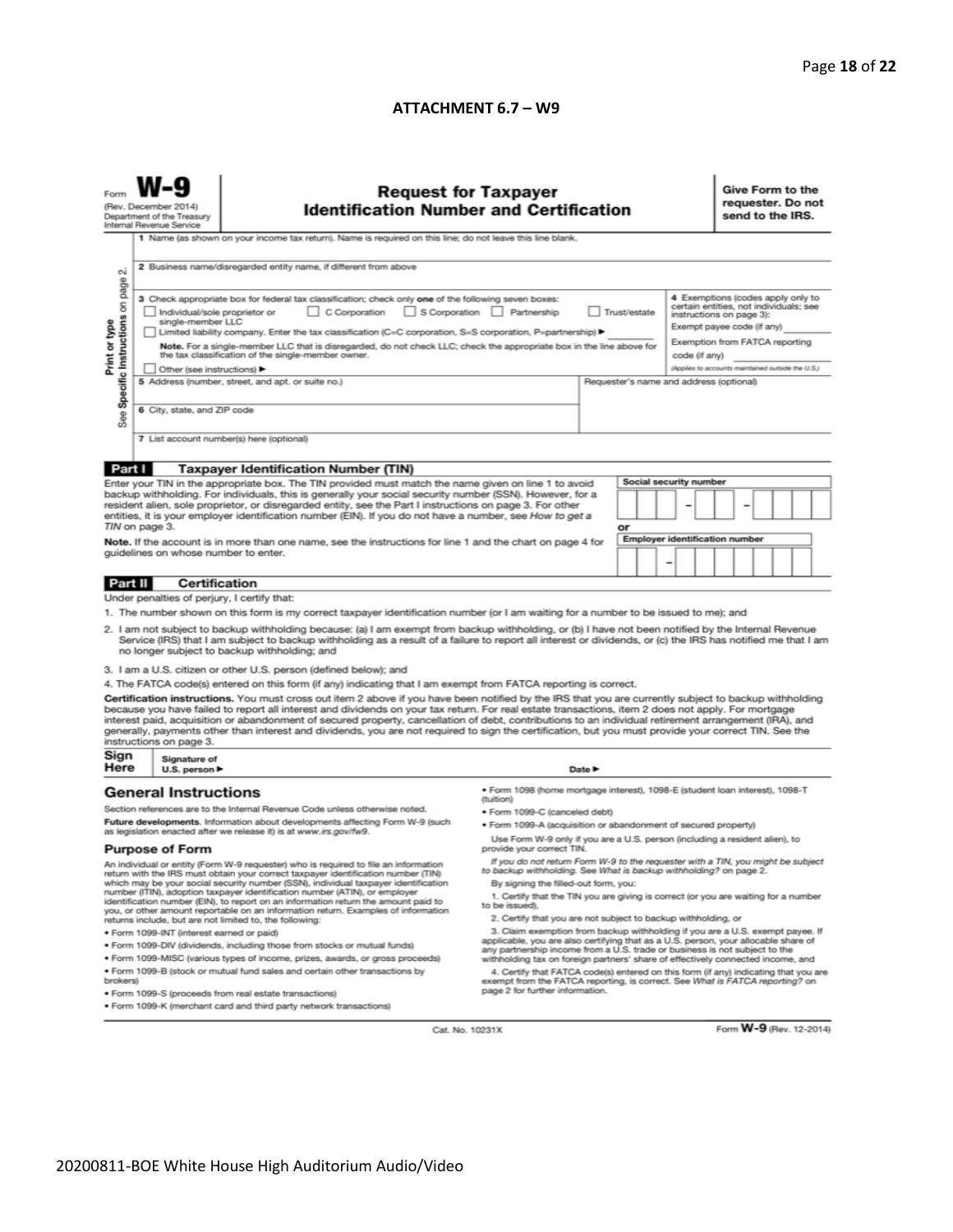### **ATTACHMENT 6.8 – Standard Terms & Conditions SUMNER COUNTY BOARD OF EDUCATION (SCS)**

#### **1. PREPARATION AND SUBMISSION OF BID.**

- **a.** Failure to examine any drawings**,** specifications, or instructions will be at the proposer's risk. Any deviation from the stated terms, conditions and specifications must be coordinated with and approved in writing by the SCS Purchasing Supervisor.
- **b.** RFP/ITB SUBMITTAL / SIGNATURE: Proposal shall give the full name and business address of the bidder. If the proposer is a corporation, the name shall be stated as it is in the corporate charter. Proposals must be signed in ink by the proposer's authorized agent. Unsigned proposals will be rejected. Proposals are to be sealed and the outside of the envelope is to reference the RFP/ITB number. The person signing the proposal must show their title, and if requested by the institution, must furnish satisfactory proof of his or her authority to bind his or her company in contract. Proposer understands that by submitting a proposal with an authorized signature, it shall constitute an offer to SCS. Proposals must be typewritten or in ink; otherwise they may not be considered. Purchase orders will be issued to the firm name appearing on the W9. Electronic submissions via email, fax, etc. shall not be accepted.
- **c.** SCS is not responsible for any costs incurred by any vendor pursuant to the RFP/ITB. The vendor shall be responsible for all costs incurred in connection with the preparation and submission of its proposal.
- **d.** All proposers must be in compliance with T.C.A. § 62-6-119 at the time of proposal submission and provide evidence of compliance with the applicable provisions of the chapter before such proposal may be considered.
- **e.** Proposals are to be received in the location designated in the RFP/ITB no later than the specified date and time. Late submissions will NOT be opened or considered.
- **f.** No erasures permitted. Errors may be crossed out and corrections printed in ink or typewritten adjacent to error and must be initialed in ink by person signing the proposal.
- **g.** Specifications: Reference to available specifications shall be sufficient to make the terms of the specifications binding on the proposer. The use of the name of a manufacturer, or any special brand or make in describing an item does not restrict the proposer to that manufacturer or specific article, unless specifically stated. Comparable products of other manufacturers will be considered if proof of compatibility is contained in the proposal. Proposers are required to notify SCSs Purchasing Supervisor whenever specifications/procedures are not perceived to be fair and open. The articles on which the proposal is submitted must be equal or superior to that specified. Informative and Descriptive Literature: The proposer must show brand or trade names of the articles proposed, when applicable. It shall be the responsibility of the proposer, including proposer's whose product is referenced, to furnish with the proposer such specifications, catalog pages, brochures or other data as will provide an adequate basis for determining the quality and functional capabilities of the product offered. Failure to provide this data may be considered valid justification for rejection of proposer.
- **h.** Samples: Samples of items when called for, must be furnished free of expense, and if not destroyed will, upon proposer's request within ten (10) days of RFP/ITB opening, be returned at the proposer's expense. Each sample must be labeled with the proposer's name, manufacturer's brand name and number, RFP/ITB number and item reference.
- **i.** Time of Performance: The number of calendar days in which delivery is to be made after receipt of order shall be stated in the RFP/ITB and may be a factor in making an award, price notwithstanding. If no delivery time is stated in the bid, bidder agrees that delivery is to be made within two weeks (10 business days) of order.
- **j.** Transportation and delivery charges should be included in the price and be fully prepaid by the vendor to the destination specified in the RFP/ITB. Proposal prices shall include delivery of all items F.O.B. destination.
- **k.** New materials and supplies must be delivered unless otherwise specifically stated in the RFP/ITB.
- **l.** Alternate/multiple bids will not be considered unless specifically called for in the RFP/ITB.
- **m.** Only proposals submitted on RFP/ITB forms furnished by SCS will be considered.
- n. By signing this RFP/ITB where indicated, the proposer agrees to strictly abide by all applicable local, state and federal statutes and regulations. The proposer further certifies that this proposer is made without collusion or fraud.
- **o.** Error in Proposal. In case of error in the extension of prices in the proposal, the unit price will govern. Late submissions will NOT be opened or considered. Proposers are cautioned to verify their proposals before submission, as amendments received after the RFP/ITB deadline will not be considered. No proposals shall be altered, amended or withdrawn after opening. After proposal opening, a proposer may withdraw a proposal only when there is obvious clerical error such as a misplaced decimal point, or when enforcement of the proposal would impose unconscionable hardship due to an error in the proposal resulting in a quotation substantially below the other proposals received. Proposal withdrawals will be considered only upon written request of the proposer.
- **2. OPEN RECORDS.** In order to comply with the provisions of the Tennessee Open Records Act, all proposals will be publicly opened and are subject to public inspection after the award upon written request. Proposers may be present at RFP/ITB opening. Summary information will be posted the SCS website, www.sumnerschools.org under the Invitation to Bid link.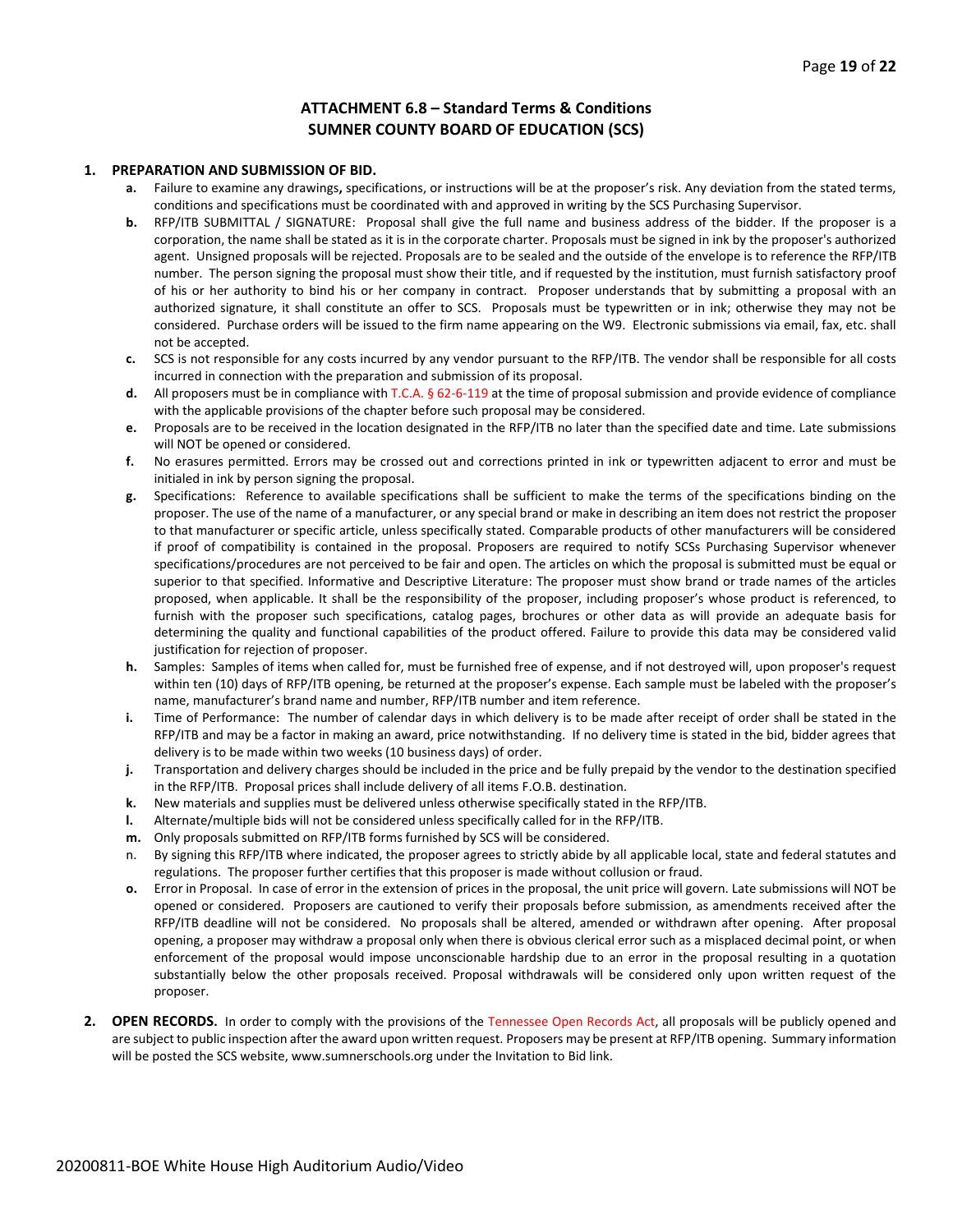- **3. ACCEPTANCE AND AWARD.** SCS reserves the right to reject any and all proposals and to waive any informality in proposals and, unless otherwise specified by the proposer to accept any item in the proposal. Action to reject all proposals shall be taken for unreasonably high prices, errors in the proposal documents, cessation of need, unavailability of funds, or any other reason approved by SCS.
	- a. Contracts and purchases will be made with the lowest, responsive, responsible, qualified proposer. The quality of the articles to be supplied, their conformity with the specifications, their suitability to the requirements of the Institution, cash discount offered, and the delivery terms will be taken into consideration.
	- b. Any deviation from these stated terms, specifications and conditions must be coordinated with and approved in writing by the Purchasing Supervisor.
	- c. Prices quoted on the response (if any) are to be considered firm and binding until the said equipment, supplies or services are in the possession of SCS.
	- d. SCS reserves the right to order more or less than the quantity listed in the proposal.
	- e. If a proposer fails to state a time within which a proposal must be accepted, it is understood and agreed that SCS shall have ninety (90) days to accept.
	- f. No purchase or contract is authorized or valid until the issuance of a SCS purchase order in accordance with SCS policy. No SCS employee is authorized to purchase equipment, supplies or services prior to the issuance of such a purchase order.
	- g. The contract may not be assigned without written SCS consent.
	- h. If the appropriate space is marked on the RFP/ITB, other Institutions (such as State, Local and/or Public Agencies) may purchase off the contract during the same period as SCS.
	- i. The awarded proposer will be required to post a performance and payment bond in the amount of 25% of the contract price if it exceeds \$100,000 as stated by T.C.A. §12-4-201.
	- j. If the project cost is in excess of \$25,000 a performance bond must be secured by the requesting part in an amount equal to the market improvement value.
	- k. By submission of this bid and signature thereof, the Bidder acknowledges compliance with the provisions of Public Chapter No. 587 / Senate Bill No. 2048 (Employee Background Check). The Bidder further agrees to submit a formal certification thereof prior to commencing work.
- **4. PAYMENT**. Payment terms must be specified in the proposal, including any discounts for early payment. Partial payments will not be approved unless justification for such payment can be shown. Terms will be NET 30 days. Payment will not be made until the conditions and specifications of the RFP/ITB are inspected and approved as conforming by persons appointed by SCS.
- **5. DEFAULT OF SELECTED VENDOR.** In case of vendor default, SCS may procure the articles or services from other sources and hold the defaulting vendor responsible for any resulting cost. If the awarded vendor violates any terms of their response, the contract, SCS policy or any law, they may be disqualified from proposing for a period of two years for minor violations or longer for major violations. Proposals from disqualified proposers will not be accepted during the period of disqualification.
- **6. INSPECTION OF PURCHASES.** Articles received which are not equivalent will not be accepted and will be picked up by the vendor or returned to vendor, shipping charges collect. SCS shall have a reasonable period in which to inspect and accept or reject materials without liability. If necessity requires SCS to use nonconforming materials, an appropriate reduction in payment may be made.
- **7. TAXES.** SCS is tax exempt; do not include taxes in quotation. Vendors making improvements or additions to or performing repair work on real property for SCS are liable for any applicable sales or use tax on tangible personal property used in connection with the contract or furnished to vendors by the state for use under the contract.
- **8. NONDISCRIMINATION.** SCS is an equal opportunity employer. SCS and bidder agree to comply with Titles VI and VII of the Civil Rights Act of 1964, Title IX of the Education Amendments of 1972, Section 504 of the Rehabilitation Act of 1973, Executive Order 11,246, the Americans with Disabilities Act of 1990, if applicable, and the related regulations to each. Each party assures that it will not discriminate against any individual including, but not limited to employees or applicants for employment and/or students, because of race, religion, creed, color, sex, age, disability, veteran status or national origin. In the event that any claims should arise with regards to violations of any such local, state or federal law, statues, rule or regulations, the vendor will indemnify and hold SCS harmless for any damages, including court costs or attorney fees, which might be incurred.
- **9. PROHIBITIONS/NO VENDOR CONTRACT FORM.** Acceptance of gifts from vendors is prohibited. T.C.A. §12-4-106. The contract documents for purchase under this RFP/ITB shall consist of the successful proposer's bid and SCSs purchase order. The proposer may request exceptions to terms and conditions and/or request SCS to accept other terms and conditions by means of subsequent documents such as invoices, warranty agreements, license agreements, etc. All subsequent documents shall be open to revision for impermissible language. SCS reserves the right to render the proposal unresponsive and subject the proposal to rejection if successful terms cannot be negotiated.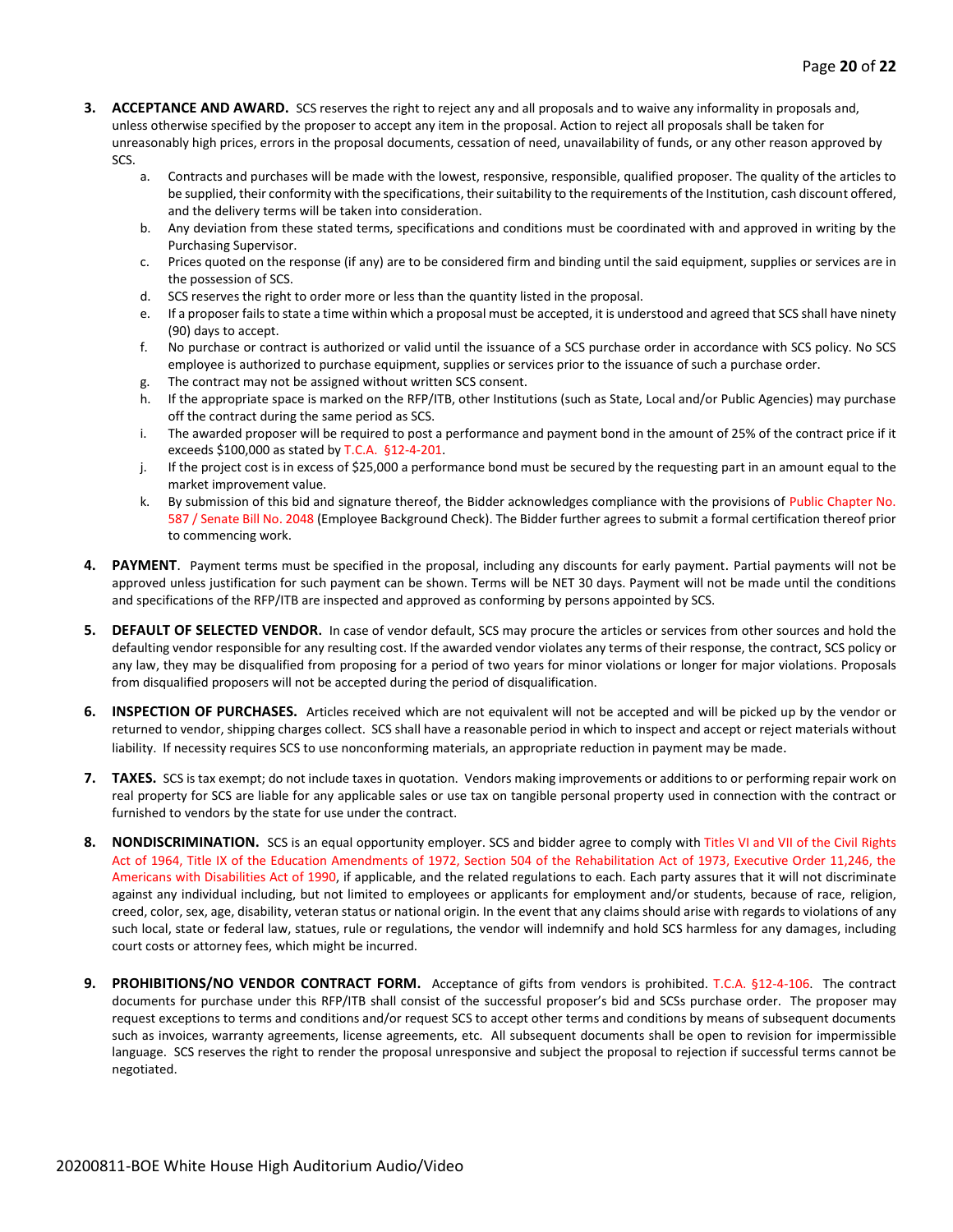- **10. PROHIBITION ON HIRING ILLEGAL IMMIGRANTS.** Tennessee Public Chapter No. 878 of 2006, T.C.A. §12-3-309, requires that Contractor attest in writing that Contractor will not knowingly utilize the services of illegal immigrants in the performance of this Contract and will not knowingly utilize the services of any subcontractor, if permitted under this Contract, who will utilize the services of illegal immigrants in the performance of this Contract. The attestation shall be made on the form, Attestation re Personnel Used in Contract Performance ("the Attestation"), which is attached and hereby incorporated by this reference.
- **11. SALES AND USE TAX.** Before the Purchase Order/Contract resulting from this RFP/ITB is signed, the apparent successful proposer must be registered with the Department of Revenue for the collection of Tennessee sales and use tax as required by T.C.A. §12-3-306.
- **12. ASSIGNMENT.** Neither the vendor nor SCS may assign this agreement without prior written consent of the other party.
- **13. LIABILITIES.** The vendor shall indemnify SCS against liability for any suits, actions or claims of any character arising from or relating to the performance under this agreement by the vendor or its subcontractors. SCS has no obligation for the payment of any judgement or the settlement of any claim made against the vendor or its subcontractors as a result of obligations under this contract.
- **14. APPLICABLE LAW.** Any contract shall be interpreted under the laws and statutes of the State of Tennessee. SCS does not enter into contracts which provide for mediation or arbitration. Any action arising from any contract made from this RFP/ITB shall be brought in the state courts in Sumner County, TN or in the United States Federal District Court for the Middle District of Tennessee.

Additionally, it is a violation of state statutes to purchase materials, supplies, services or any other item from a vendor that is a commissioner, official, employee or board member that has any financial or beneficial interest in such transaction, T.C.A. §12-4-101.

- **15. FUNDS**. The Proposer understands and accepts the non-appropriation of funds provision of SCS.
- **16. DATA PRIVACY AND SECURITY**. Personal Information (PI) includes but is not limited to that information protected by HIPAA, the HITECH Act, FERPA, or Gramm-Leach-Bliley) or such information which would allow a third party to gain access to the personal, medical or financial records of any of any party. Vendor represents and warrants that its collection, access, use, storage, disposal and disclosure of PI complies with all applicable federal and state privacy and data protection laws. Vendor represents and warrants that Vendor will maintain compliance with the SSAE 16 standard, and shall undertake any audits and risk assessments Vendor deems necessary to maintain compliance with SSAE16. If PI provided by SCS to Vendor is subject to FERPA. Vendor agrees that in its handling of FERPA data it will perform as a school official as that term is defined by FERPA regulations. Vendor acknowledges that its improper disclosure or redisclosure of PI covered by FERPA may, under certain circumstances, result in Vendor's exclusion from eligibility to contract with SCS for at least five (5) years. Vendor shall provide SCS with the name and contact information for an employee of Vendor who shall serve as SCS's primary security contact and shall be available to assist Customer twenty-four (24) hours per day, seven (7) days per week as a contact in resolving obligations associated with any security incident in which it is reasonably suspected that there has been a breach of information security. Vendor shall immediately mitigate or resolve any Security Incident, at Vendor's expense and in accordance with applicable privacy rights, laws, regulations and standards. Vendor shall reimburse SCS for actual costs incurred by SCS in responding to, and mitigating damages caused by, any Security Incident, including all costs of notice and/or remediation incurred under applicable law as a result of the Security Incident.
- **17. IRAN DIVESTMENT ACT.** By submission of this proposal, each proposer and each person signing on behalf of any proposer certified, and in the case of a joint proposal, each party thereto certifies as to its own organization, under penalty of perjury, that to the best of its knowledge and belief that each proposer is not on the list created pursuant to T.C.A. §12-12-106.
- **18. COMPLIANCE WITH CONDUCT STANDARDS**. Contractors shall be fully responsible for the conduct of its employees, subcontractors, representatives and agents. Loud or offensive music, language or behavior is unacceptable. Tobacco use of any type and vaping is prohibited on SCS property. Contact or interaction with staff or students is not allowed excepted between designated representatives of SCS and Contractor.